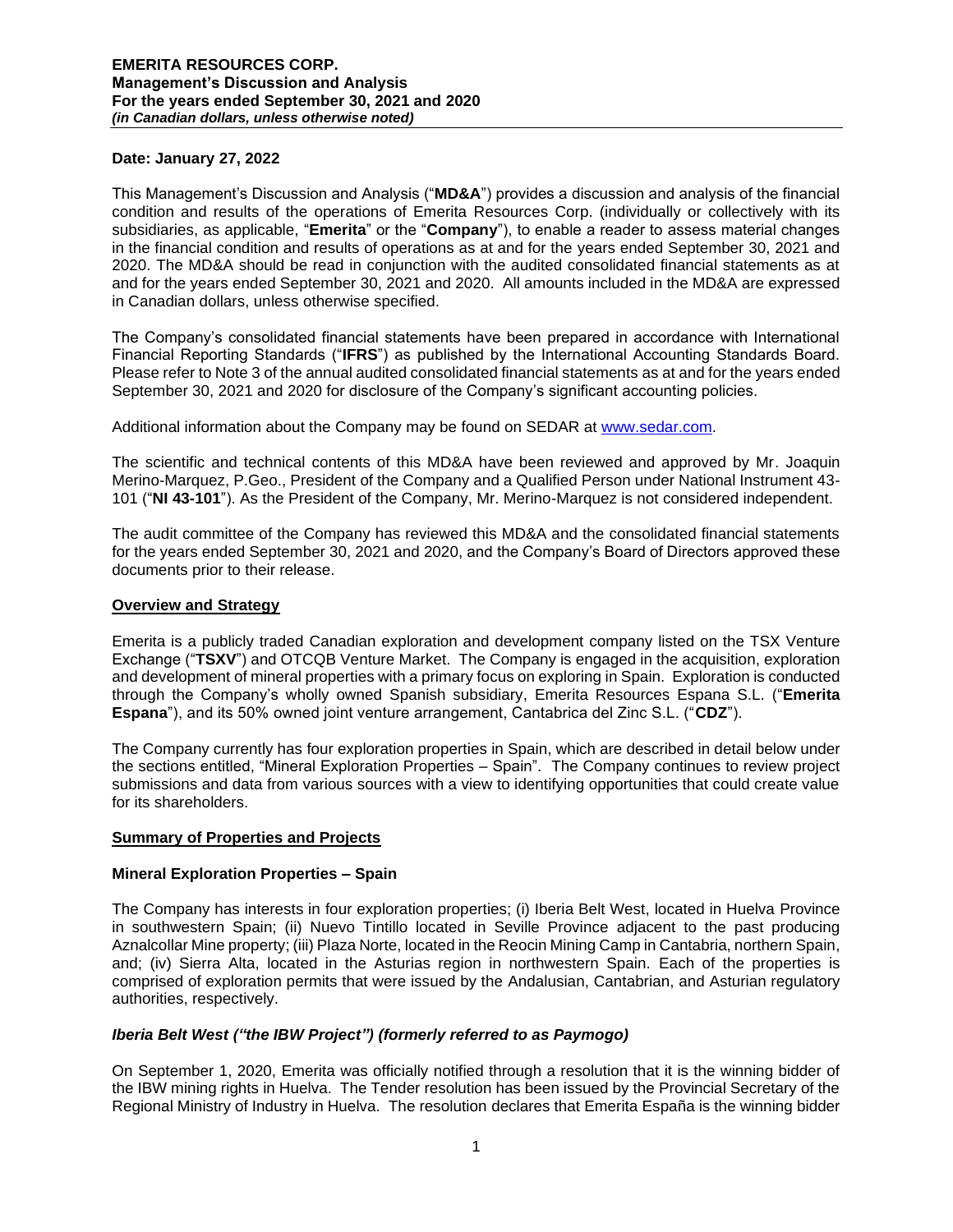of the tender. Emerita España is registered on the Junta de Andalusia official website as the owner of the mineral rights to the IBW Project.

The IBW Project is hosted within the renowned Iberian Pyrite Belt, one of the most productive volcanogenic massive sulfide (VMS) terranes in the world. The IBW Project encompasses three polymetallic deposits. From east to west: Infanta, El Cura, and Romanera. The area has a long history of mining activity that dates back as far as Roman times. Previous exploration of the deposits was conducted by major companies including Asturiana, RTZ and Phelps Dodge in the 1970's and 1980's. The IBW Project is located in the western part of the belt, adjacent to the border with Portugal, approximately 170km west of Seville and 50km from the port city of Huelva. The Project extends along a strike length of approximately 12km. Access to the IBW Project is excellent via paved and all-weather gravel roads.



The Romanera deposit was drilled primarily by Minera Rio Tinto in the 1990's and is reported to contain 34 million tonnes grading 0.42% copper, 2.20% lead, 2.3% zinc, 44.4g/t silver and 0.8g/t gold, within which there is a higher-grade resource of 11.21 million tonnes grading 0.40% copper, 2.47% lead, 5.50% zinc, 64.0 g/t silver and 1.0 g/t gold (The Volcanic Hosted Massive Sulphide Deposits of the Iberian Pyrite Belt, Garcia-Cortes ed., 2011). A qualified person, as defined by NI 43-101, has not done sufficient work on behalf of Emerita to classify the historical estimate reported above as current mineral resources or mineral reserves, as Emerita is not treating the historical estimate as such. The historical estimate should not be relied upon. The deposit extends from surface to approximately 350 metres depth on historical drilling. The mineralization remains open for further expansion down dip beyond the limits of the existing drilling.

The La Infanta mineralized zone has been drilled from surface where it outcrops to a depth of approximately 100 metres. Numerous high-grade intercepts occur within the zone, and it remains open for expansion at shallow depths. La Infanta is located approximately 8km to the east of the La Romanera deposit.

The Company has completed the compilation of a comprehensive digital database from the historical work which was well preserved in hard copy. For the Romanera and Infanta deposits at the IBW Project there were 51 and 48 historical drill holes available, respectively, including survey data and assays. A complete list of the drill hole results for both the Infanta and Romanera deposits can be found in the Company's press releases dated September 9, 2020 and October 15, 2020, respectively.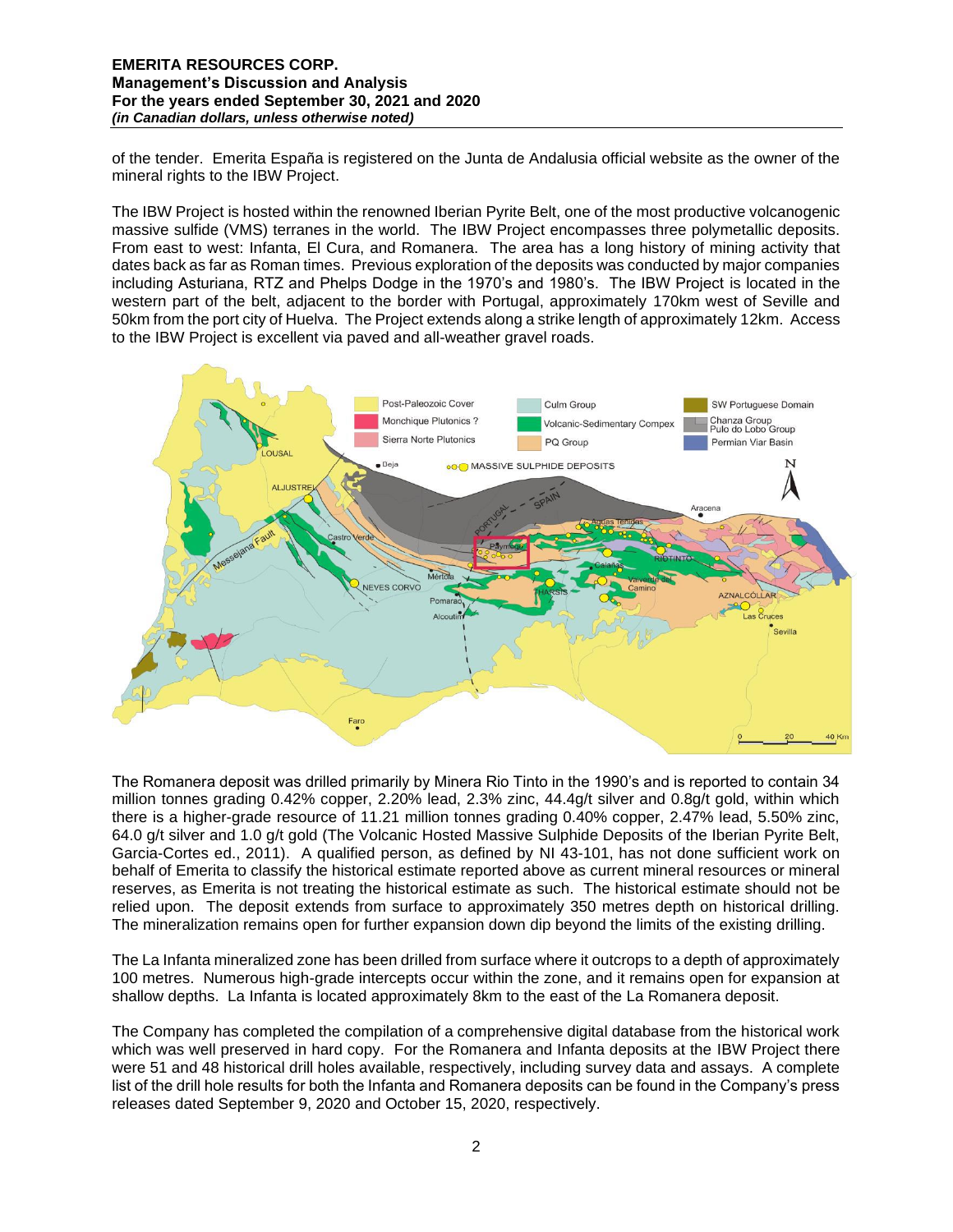With the digital databases in place, three-dimensional models of the mineralized zones were developed and used for target generation in the upcoming diamond drill program, which the Company has submitted to and has been accepted by the mining authorities in Andalusia. The exploration permit granted to the Company is officially published on the Andalusia Mining portal on the Junta de Andalusia website. This is a requirement of the permitting process by the Department of Mines of Huelva province, who will consult with the environmental department of Huelva province to secure the environmental permit and authorize the exploration activities. The application process in Spain requires a comprehensive exploration plan as well as a reclamation plan. Once issued, the permits are valid for the duration of the license.

The Company has received initial results of its surface sampling completed during its ongoing geological mapping program. Initial mapping has focused on the areas around the Infanta and Romanera deposits and the El Cura area. The objective of this geochemical sampling campaign has been to verify the presence of massive sulfide mineralization and characterize the geological and structural setting in the three areas selected as priority targets for drilling within the IBW Project. The samples are from sulfide mineralized lenses and adjacent rocks in the areas where they outcrop either at surface or in historical trenches. The deposits were drilled by other companies in the past but until now the Company has not had representative samples.

The three selected areas are aligned along an approximate east-west direction and are separated from each other by approximately 4km. The three mineralized zones occur within a discrete rhyolitic to dacitic unit. It is possible that there are other non-outcropping lenses besides those already known. The Company plans magnetic and electromagnetic (EM) geophysical surveys to further evaluate the exploration potential and improve the selection of future drilling targets. Further details and a full table of all sampling results from the program can be found in the Company's press release dated May 10, 2021.

### *IBW Project- Outlook*

The initial drill program at Infanta has been designed to test the full 1.2km strike length of the mineralization and test the depth extent to approximately 300 meters down dip. There are 48 historical holes drilled delineating the deposit to date and the program will move from the known mineralization and step out systematically along strike and down dip to establish a NI 43-101 compliant resource estimate for the deposit. The Company plans to initially complete approximately 48 drill holes for a total of approximately 10,000 meters of drilling. The Company is fully financed to complete the program. The Company has completed protocols with respect to safe work practices relating to managing the present pandemic situation as an important part of project implementation.

The Company filed its work program with the appropriate regulators in Huelva Province in support of acquiring permits to commence the diamond drill program on the IBW Project. On February 4, 2021, the Company received approval of the restoration plan for the planned drill program. The initial drilling will focus on the Infanta deposit. This is the zone with the highest-grade mineralization on the IBW Project to date and was only drilled to approximately 110 metres depth historically. The mineralized zone at Infanta remains open down dip and along strike. The first drill program will be comprised of approximately 10,000,000 metres of drilling in 48 planned drill holes ranging from 100 metres to 300 metres in length. Planned collar locations and an example section for the planned program can be found in the Company's press releases dated November 10, 2020 and April 12, 2021. The core will be logged and sampled in the Company's facilities in Puebla de Guzman, located 7km from the IBW Project. The samples will be shipped to ALS prep lab in Seville and assayed in ALS Ireland. Both laboratories are independent of the Company. The municipality of Puebla de Guzman, where La Infanta is located, is actively collaborating with the Company in facilitating the access agreements with the landowners. The Company does not anticipate any issues with respect to accessing the drill sites based on discussions to date.

On July 14th the company initiated the first drill campaign in La Infanta. The 10,000-metre drill program is aimed to test the historical results and extend the mineralized lenses along strike and at depth. In order to expedite the drill program at La Infanta, the Company added a second drill rig on July 20, 2021. The first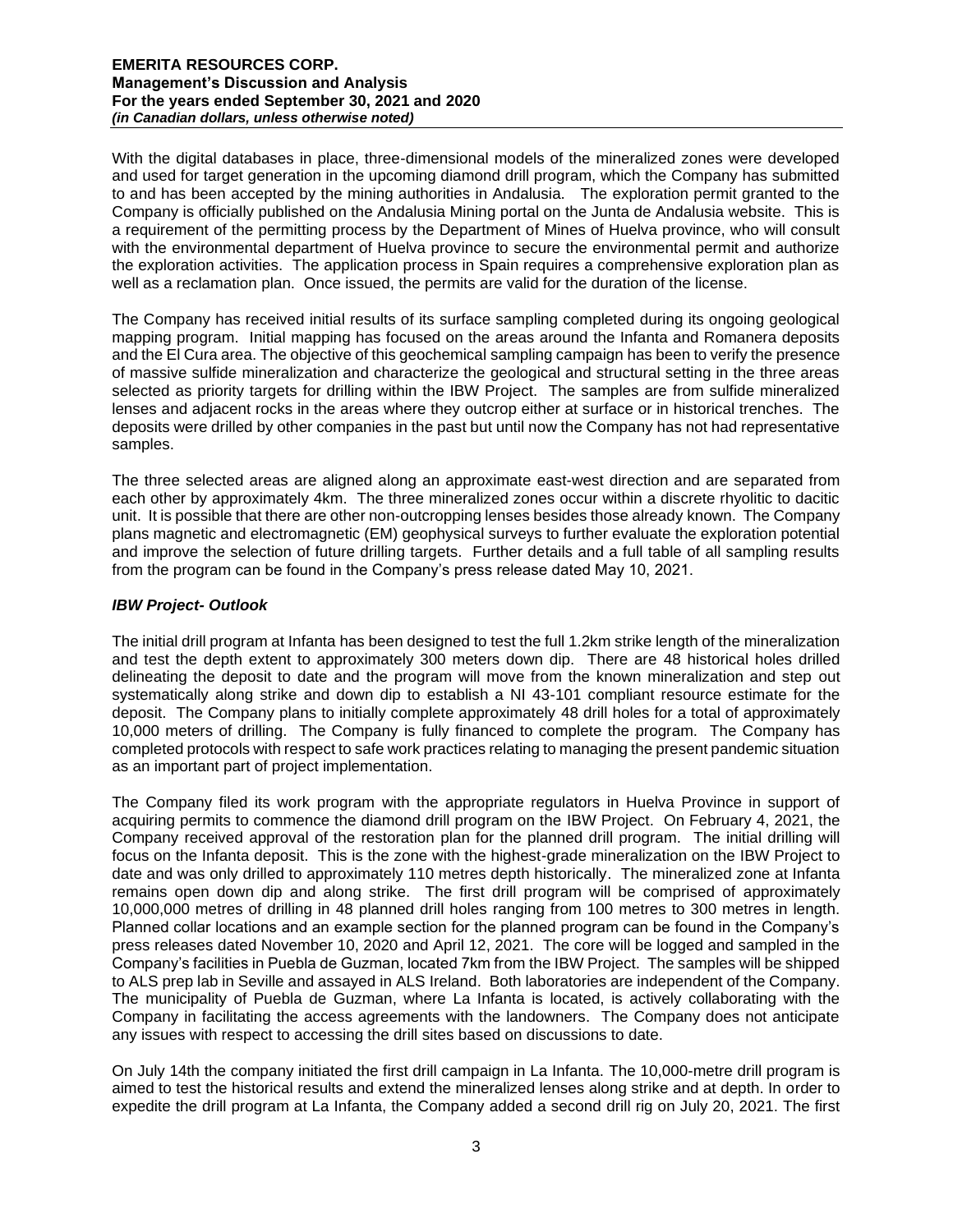$\overline{r}$ 

results were announced on August 13 and August 20, 2021, as presented in the following table. The drilling indicates good correlation with the historical drilling in grades and widths.

| <b>DDH</b>   | azimuth | dip        | depth<br>(m) | <b>FROM</b> | TO         | Width<br>(m) |         |                   |           | Cu_% Pb_% Zn_% Au_g/t Ag_g/t |       |
|--------------|---------|------------|--------------|-------------|------------|--------------|---------|-------------------|-----------|------------------------------|-------|
| <b>IN001</b> |         | 172 -50.00 | 113.2        |             | 24.3 28.3  | 4.0          | 0.1     | 1.7               | 3.4       | 0.05                         | 11.5  |
| <b>IN001</b> |         |            |              |             | 32.3 35.1  | 2.8          | 0.0     | 3.8               | 7.5       | 0.04                         | 12.9  |
| <b>IN004</b> |         | 172 -50.00 | 162.4        |             | 62.6 70.0  |              | 7.5 1.7 |                   | 6.0 11.5  | 0.49                         | 90.1  |
| incl.        |         |            |              | 64.6        | 67.2       |              |         | 2.7 3.8 15.3 28.8 |           | 1.08                         | 206.4 |
| <b>IN003</b> |         | 172 -50.00 | 112.8        |             | 86.2 102.4 | 16.2         | 1.2     | 5.1               | 10        | 0.42                         | 120   |
| incl.        |         |            |              | 86.2        | 91.2       | 5.0          | 3.8     |                   | 15.6 30.5 | 1.22                         | 372.8 |

On August 13 and August 20, 2021, the Company announced initial La Infanta drill results as follows:

On September 08, 2021, the Company announced initial La Infanta drill results as follows:

| <b>DDH</b>   | azimuth | dip <sup>depth</sup><br>(m) |             | FROM TO $\frac{1}{m}$ |      |      |     |      |      | $Cu\_%$ Pb_% Zn_% Au_g/t Ag_g/t |       |
|--------------|---------|-----------------------------|-------------|-----------------------|------|------|-----|------|------|---------------------------------|-------|
| <b>IN002</b> | 172     | -50                         | 54.6        | 31.5                  | 34.5 | 3.0  | 0.6 | 2.4  | 4.1  | 0.22                            | 40.3  |
| <b>IN005</b> | 172     | -50                         | 92.5        | 57.4                  | 60.0 | 2.6  | 2.3 | 13.8 | 22.3 | 0.21                            | 98.2  |
| <b>IN006</b> | 172     | -50                         | 84.6        | 49.3                  | 52.5 | 3.2  | 2.2 | 7.9  | 9.1  | 0.44                            | 150.8 |
| <b>IN007</b> | 172     | -50                         | 63          | 26.1                  | 29.4 | 3.3  | 1.7 | 4.2  | 7.9  | 0.36                            | 110.2 |
| incl.        | 172     | -50                         | 63          | 33.4                  | 35.4 | 2.0  | 0.6 | 1.4  | 2.9  | 0.05                            | 27.5  |
| <b>IN008</b> | 172     |                             | $-50$ 126.6 | 64.5                  | 75.6 | 11.1 | 3.6 | 15.1 | 27.8 | 0.80                            | 319.3 |

On October 04, 2021, the Company announced initial La Infanta drill results as follows:

| <b>DDH</b>   | azimuth | dip | depth<br>(m) | <b>FROM</b> | TO    | Width<br>(m) |     |      |      | Cu % Pb % Zn % Au g/t Ag g/t |       |
|--------------|---------|-----|--------------|-------------|-------|--------------|-----|------|------|------------------------------|-------|
| <b>IN009</b> | 172     | -50 | 170.3        | 104.2       | 114.7 | 10.5         | 0.9 | 1.9  | 3.4  | 0.36                         | 55.3  |
| incl.        |         |     |              | 104.2       | 108.4 | 4.1          | 0.8 | 3.1  | 5.5  | 0.56                         | 104.0 |
| incl.        |         |     |              | 110.3       | 111.2 | 0.9          | 4.4 | 0.3  | 0.7  | 0.76                         | 72.0  |
| <b>IN010</b> | 172     |     | $-50$ 128.7  | 99.2        | 103.7 | 4.5          | 2.4 | 11.2 | 21.1 | 0.54                         | 153.2 |
| <b>IN011</b> | 172     | -50 | 57.2         | 25.8        | 32.8  | 7.1          | 0.3 | 1.6  | 3.2  | 0.23                         | 32.8  |
| incl.        |         |     |              | 26.8        | 27.6  | 0.8          | 1.2 | 3.8  | 7.3  | 0.70                         | 90.0  |
| incl.        |         |     |              | 30.2        | 30.8  | 0.6          | 1.9 | 9.4  | 17.4 | 0.46                         | 188.0 |
| <b>IN012</b> | 172     |     | $-50$ 155.1  | 93.8        | 94.6  | 0.8          | 0.9 | 3.6  | 6.5  | 0.46                         | 110.0 |
|              |         |     |              | 127.6       | 128.4 | 0.8          | 0.2 | 6.2  | 6.6  | 0.11                         | 48.0  |
| <b>IN013</b> | 172     | -50 | 189.3        | 135.6       | 137.8 | 2.2          | 2.6 | 4.6  | 7.1  | 0.28                         | 196.2 |
|              |         |     |              | 139.5       | 141.2 | 1.7          | 1.0 | 4.3  | 7.4  | 0.31                         | 95.0  |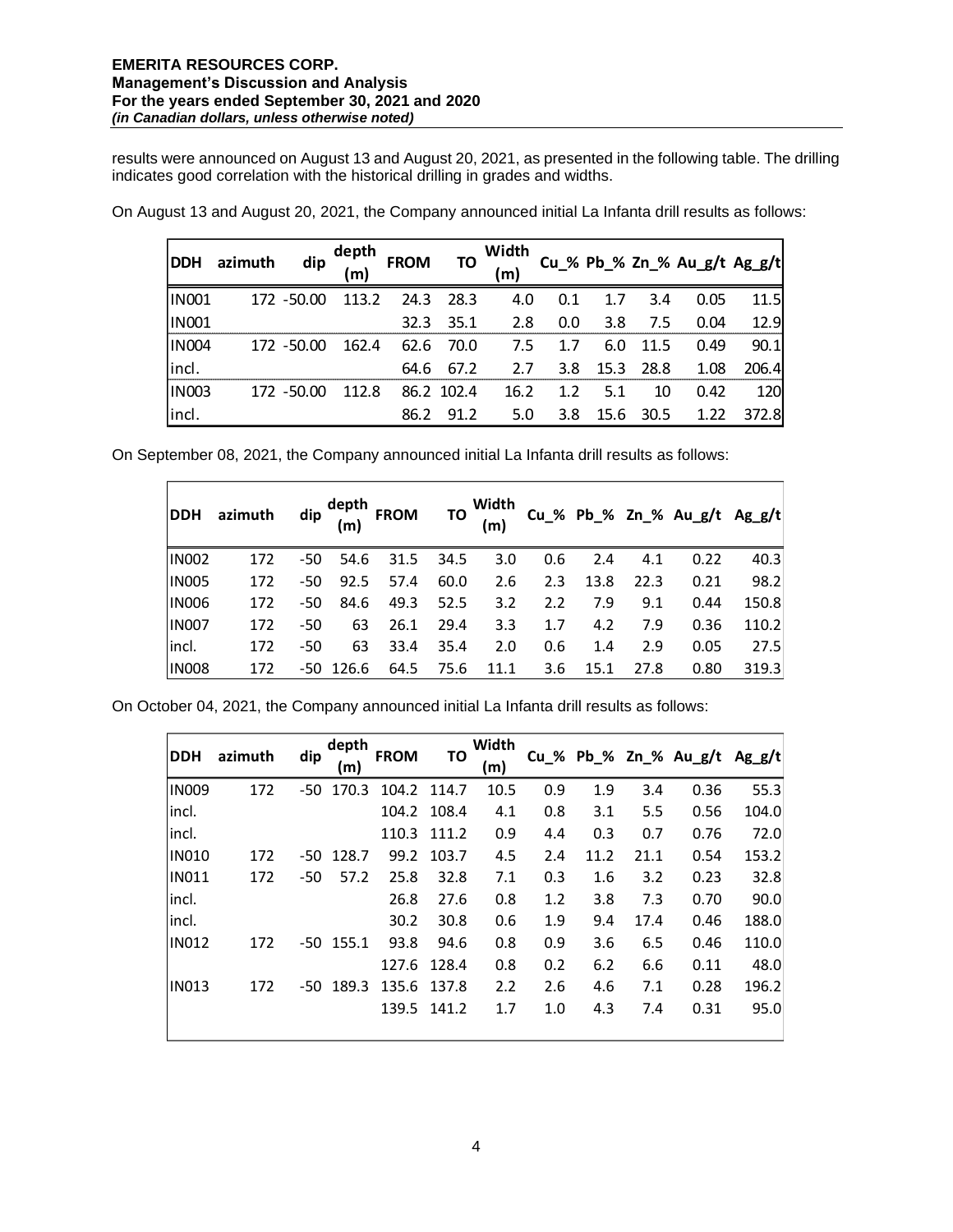| <b>DDH</b>   | azimuth dip $\begin{matrix} \text{depth} \\ \text{(m)} \end{matrix}$ FROM TO $\begin{matrix} \text{Width} \\ \text{(m)} \end{matrix}$ Cu_% Pb_% Zn_% Au_g/t Ag_g/t |     |             |      |      |     |     |               |      |      |       |
|--------------|--------------------------------------------------------------------------------------------------------------------------------------------------------------------|-----|-------------|------|------|-----|-----|---------------|------|------|-------|
| <b>IN014</b> | 172                                                                                                                                                                |     | $-52$ 108.5 | 84.7 | 90.4 | 5.7 | 2.4 | 7.3           | 13.4 | 0.60 | 225.0 |
| <b>IN015</b> | 172                                                                                                                                                                |     | -52 56.2    | 26.1 | 30.1 | 4.0 | 0.5 | $2.2^{\circ}$ | 4.3  | 0.30 | 50.5  |
| incl.        |                                                                                                                                                                    |     |             | 27.1 | 29.1 | 2.0 | 0.9 | 4.3           | 8.1  | 0.40 | 87.0  |
| <b>IN016</b> | 172                                                                                                                                                                |     | $-50$ 103.8 | 65.8 | 70.3 | 4.5 | 1.3 | $3.5^{\circ}$ | 6.7  | 0.40 | 172.3 |
| <b>IN018</b> | 171                                                                                                                                                                | -50 | 122         | 59.4 | 67.6 | 8.2 | 2.5 | 8.7           | 17.3 | 0.50 | 223.5 |
| incl.        |                                                                                                                                                                    |     |             | 62.7 | 67.6 | 4.9 | 3.6 | 12.7          | 25.9 | 0.70 | 331.9 |

On October 22, 2021, the Company announced initial La Infanta drill results as follows:

The Company has engaged FRASA Ingenieros Consultores ("FRASA") to prepare the environmental documentation for the IBW Project, in order to obtain the environmental license required for exploration activities in the area. In Spain, there are different classifications of land with respect to environmental sensitivity as it pertains to development. The portion of the IBW Project that hosts the Infanta deposit falls within the classification where there are no environmental restrictions for development. The Company has been provided with a copy of a letter from the Environment Department to the Mines Department confirming this is the case and as such there is no requirement for an environmental study for this area of the Project for the purposes of mineral exploration. In order to commence drilling, the Mines Department's regulations require that the reclamation plan filed by the Company for the diamond drill program be published for 30 working days on the government website for comment. The 30-day consultation period was completed in April 2021 and the Company is proceeding with the planned diamond drill program.

The El Cura area of the property falls in the next category of environmental classification in terms of environmental protection to permit a drill program. The area within the Paymogo municipality is another step higher. Both areas require the Autorizacion Ambiental Unificada ("AAU") which is being completed with the assistance of FRASA.

On January 7th, 2022, the Andalusian Environment Department in Huelva Province issued and published the Autorizacion Ambiental Unificada -AAU- (environmental authorization) in the official gazette approving the Company's diamond drill plan for the El Cura and Romanera areas which correspond to the west side of the Iberia Belt West. This section of the IBW Project hosts the Romanera and the El Cura deposits and as such, this is an important step for the ongoing exploration program of the IBW Project. The publication in the gazette marks the commencement of a 30-business day period during which the comprehensive exploration plan and reclamation plan for the drill sites are published on the government web site and available for comment prior to issuing the permits. Permitting the west side of the project required a more involved process than the Infanta area, where the Company has been drilling. The Company completed all studies required by the process including archaeological, flora and fauna studies and has documented support from the two municipalities, Pueblo de Guzman and Paymogo, that encompass the project included in the filing documents. Once issued, the permits are valid for the duration of the license.

# *Nuevo Tintillo Property – Description*

The Company applied for the group of concessions of El Tintillo on September 12, 2014. The definitive admission of the application was announced on June 8, 2021, which constituted the awarding of the concessions to the Company. The awarding has been published in the BOJA, Regional Gazette of Andalucia Region, and in the BOE, the National Spanish Gazette, most recently on August 17, 2021. Emerita España is registered on the Junta de Andalusia official website as the owner of the mineral rights to the Nuevo Tintillo Project.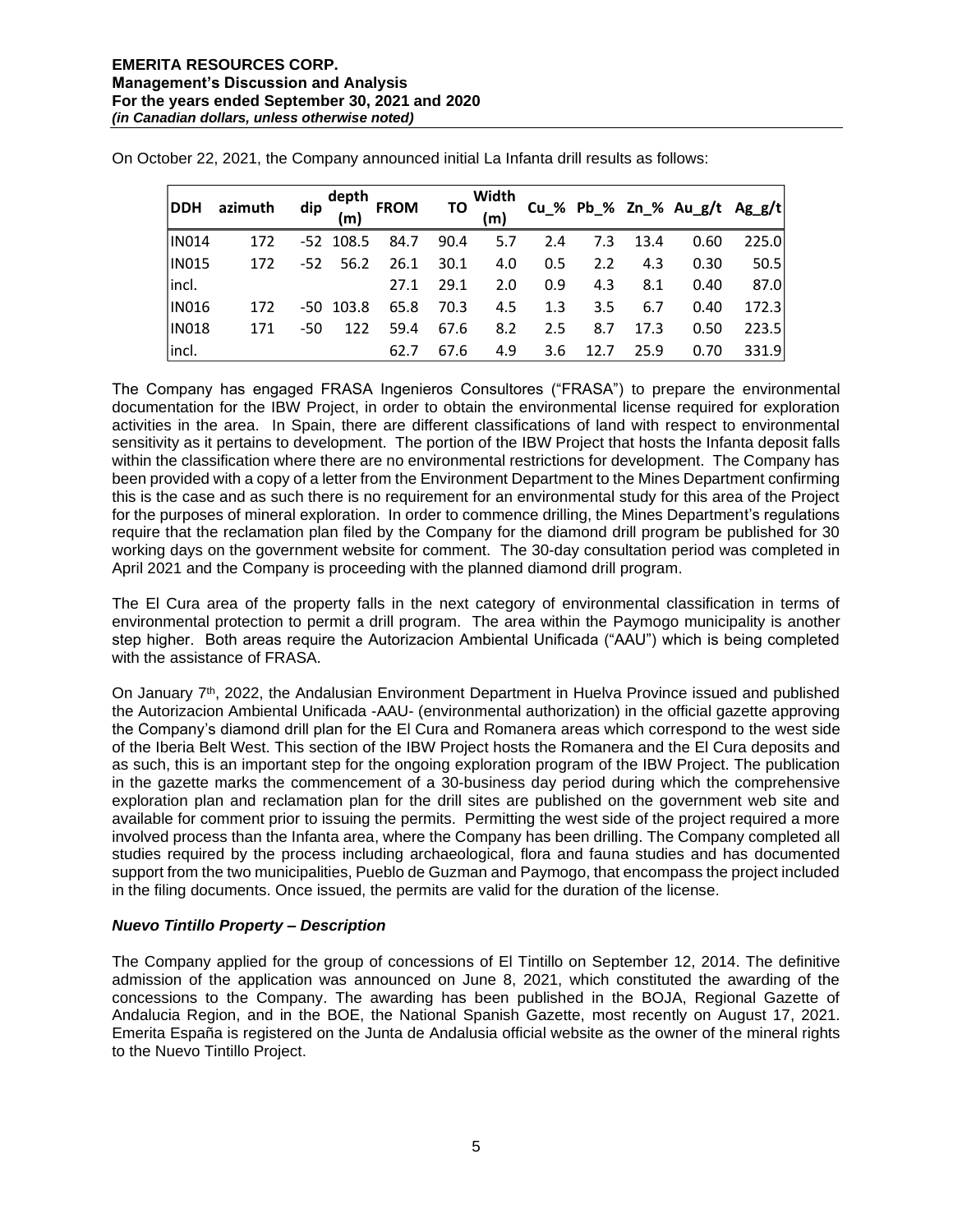The Nuevo Tintillo project is also hosted in the Iberian Pyrite Belt. It is located in the eastern part of the belt, in Seville Province, between the world-class deposits of Aznacollar, in the southeast, and Rio Tinto in the northwest. The project is easily accessible by road from Seville for approximately 40km.

Nuevo Tintillo encompasses 6875 hectares, and has a rectangular shape along the east-west axis for about 25 km. The concessions have been held by several major companies during the 1980's and 1990's, most recently Boliden Apirsa.

Several vestiges and XIX century small operations are found in the property, most notably Pilancrones, La Jarosa and Nazaret, which are all aligned in an east-west direction. From this last deposit, historical mineral productions of up to 5% in copper have been reported.



# *Plaza Norte Property – Description*

On October 26, 2017, the Company, along with, inter alia, its Spanish joint venture partner, Aldesa, was awarded exploration concessions for 120 claims comprising 3,600 hectares in the Santillana Syncline (the "Plaza Norte Project"), through the public tender organized by the government of Cantabria. The rights to the Plaza Norte Project have been granted for an initial term of three years, with the option to renew.

The Company participated in the tender process through a joint venture company, CDZ, of which the Company owns a 50% interest. The remaining ownership interest is majority held by the Aldesa Group of Companies ("Aldesa"). Details about Aldesa can be found at [www.aldesa.es.](http://www.aldesa.es/) Aldesa is a specialized infrastructure construction group with over 40 years experience in the construction industry in Spain and internationally. Emerita and Aldesa formed a joint venture for the purpose of participating in the exploration and development of the Plaza Norte Project. Under the terms of the joint venture, the parties will be equally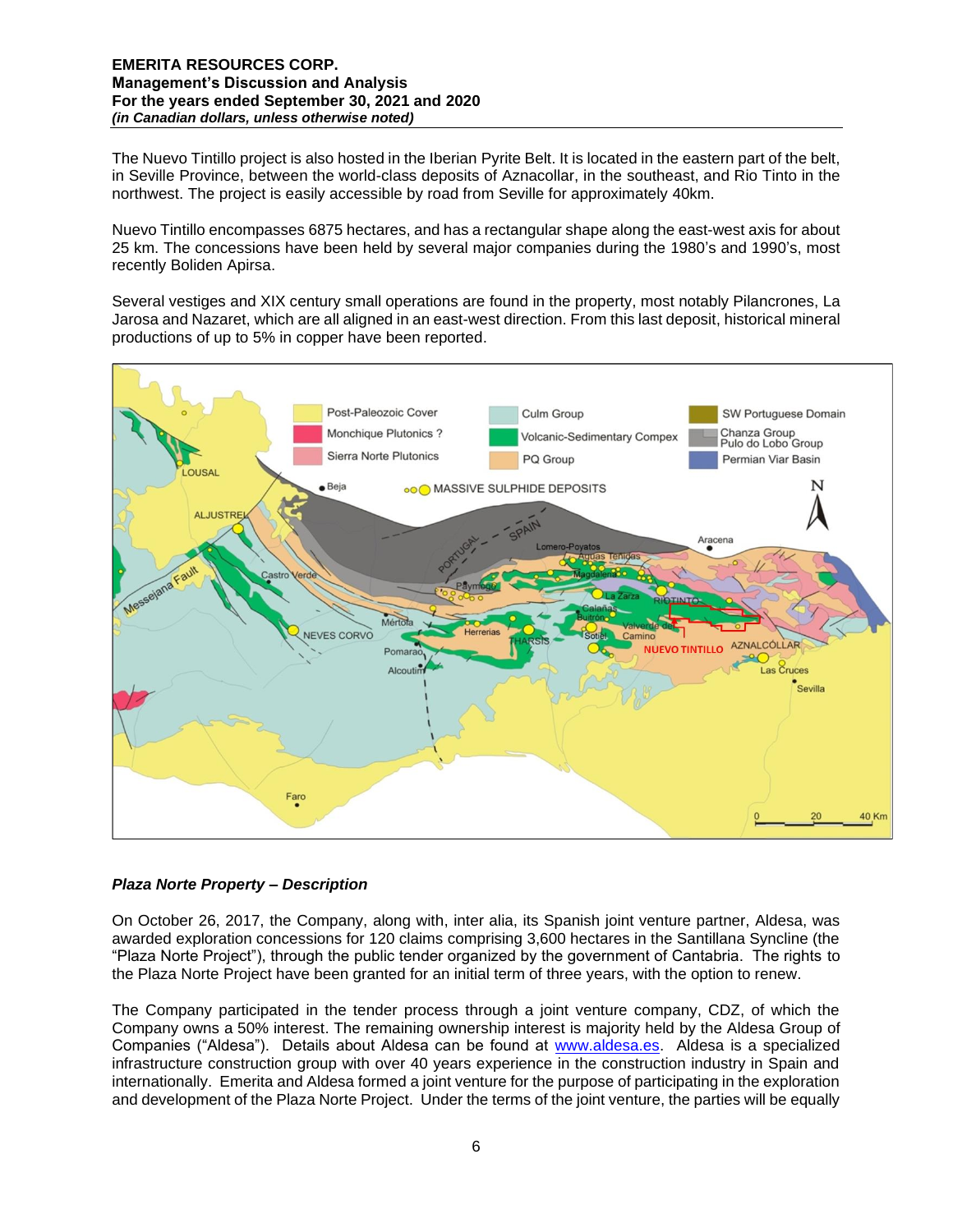represented on the board of directors of CDZ and Emerita will be the operator of the board-approved exploration programs.

The Plaza Norte Project is in the Cantabria Region, northern Spain, in the Reocin mining district. The Cantabria region is characterized by first world infrastructure including an industrial port and an excellent rail and road network. The Reocin mine is a past producing zinc mine and among the richest zinc mines in the world.

## *Plaza Norte Property – Outlook*

CDZ has filed the technical report for renewal of the claims comprising the Plaza Norte Project with the Ministry of Mines in Cantabria. The claims were renewed by the Ministry in December 2020 for a period of three years. All activities are suspended in this area due to the COVID-19 pandemic.

CDZ has received all requisite permits and has initiated the exploration program. The drilling program is focused on evaluating high-grade Mississippi Valley type zinc-lead mineralization in the past producing Reocin mining camp. The program is following up on mineralized drill intercepts identified in previous drilling during exploration campaigns completed primarily in the 1980s and 1990s.

The Company has digitally compiled and analyzed the historical technical data consisting of drill core logs and assays from more than 300 diamond drill holes, geophysical data, historical production data, and internal exploration reports for the Plaza Norte Project. Analysis of this data has resulted in 4 key areas being identified as high priorities for exploration. These areas are (from north to south): Yuso, Queveda, San Miguel and Mercadal. All of these targets have significant mineralized intercepts, and Mercadal was the site of a past producing mine.

To date, 6 drill holes have been completed on the Quevada target (see news release dated August 8, 2019 for target details). All drill holes intersected mineralization and drill holes were generally more than 200 meters apart on this broad target area. The most significant intercepts were:

- Hole 1- intersected 4 meters grading 9.0% zinc
- Hole 2- intersected 1-meter grading 6.0% zinc
- Hole 4- intersected 1-meter grading 9.3% zinc and 1-meter grading 7.8% zinc
- Hole 5- intersected 1-meter grading 8.2% zinc

The mineralization is hosted within a breccia zone within a dolomite unit at depths between 550 and 600 meters in this area. The Breccia zones hosts pockets of collapse breccia that contains sphalerite and dolomite in variable proportions. The drilling indicates that sphalerite-rich sections on the Quebrada target seen to date are highly variable in shape, grade and width and become dolomite dominated laterally. To date, a dominant structural control that would focus the mineralization such as is seen at the adjacent Riocin deposit has not been identified at the Quevada target.

To date, 3 drill holes have been completed on the Yuso target. The most significant intercepts were:

- Hole 7- intersected 1 meter grading 6.65% zinc
- Hole 8- intersected 1-meter grading 1.67% zinc and 1-meter grading 1.43% zinc
- Hole 9- intersected 2.10-meter grading 9.48% zinc including 1-meter grading 16.15% zinc

CDZ expects to focus on the past producing Mercadal target for the next phase of drilling, however the Plaza Norte Project is presently a lower priority and the Company's focus has shifted to the IBW Project.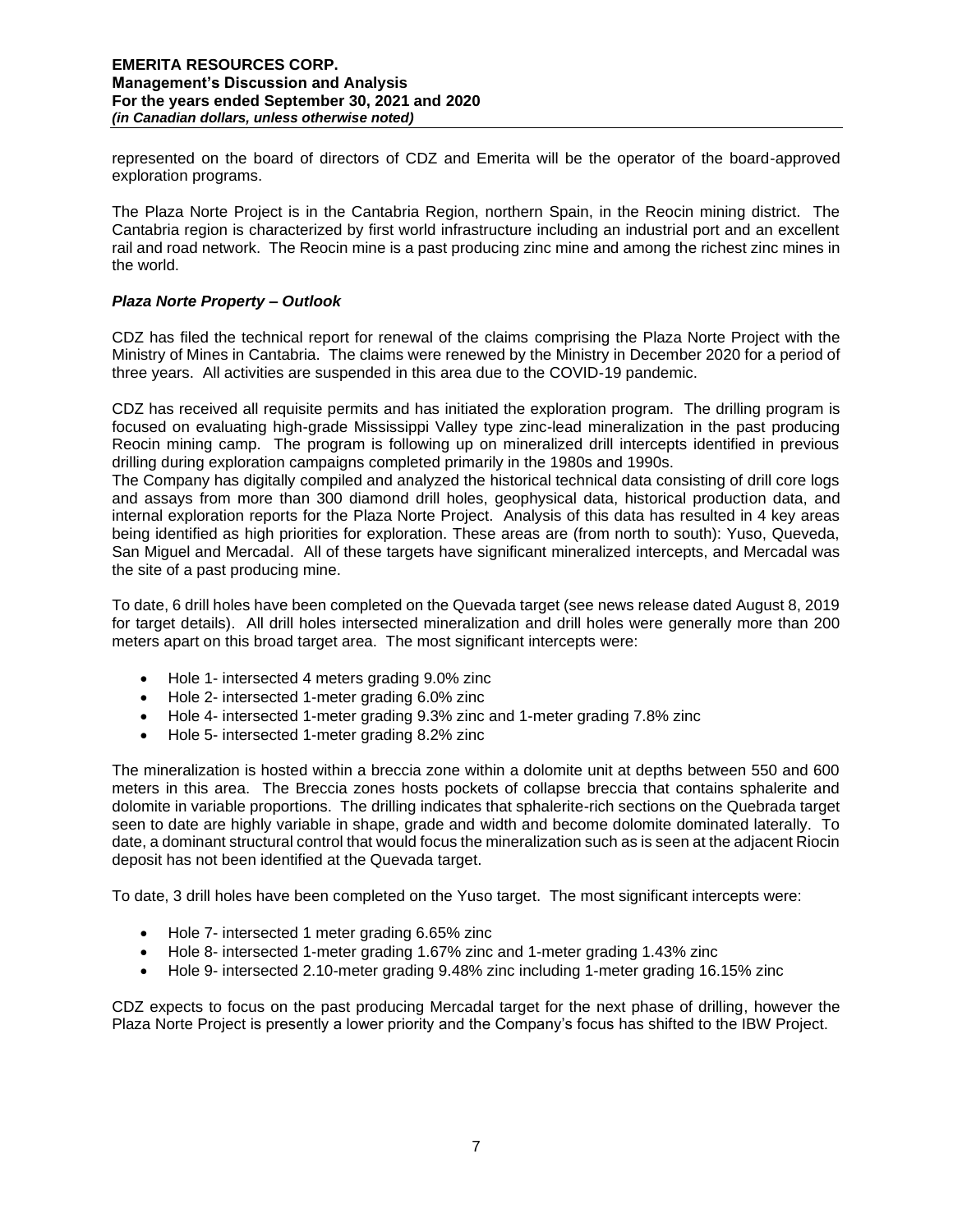## *Sierra Alta Property – Description*

The Sierra Alta property is comprised of one exploration permit which consists of 90 mining claims comprising 2,700 hectares in the "Navelgas Gold Belt" in the Asturias region of northwestern Spain. The Company applied for the permit on November 18, 2013 and received notice that the permit for the property had been granted on July 26, 2015. The concession is valid for a three-year term and is renewable for equal and successive periods of three years. The Sierra Alta project is in a comparable geological environment to the El Valle-Boinas and Carles gold mines which operate 35 kilometres to the east of the project. Gold mineralization in the area typically occurs in high grade epithermal veins, skarns, and as intrusive related gold deposits. High grade gold samples in bedrock were identified by the Company during the initial property assessment, with grades of up to 10.65 g/t gold.

The area is characterized by extensive ancient Roman gold mine workings that align for over 10 kilometres along a NNE-SSW striking structure, of which the two largest historical excavations occur within the property boundary.

In July 2017, the restoration and investigation plan submitted to the local authorities was approved. This document initiated a three-year period of concessions and established the expiry date of the permit of July 31, 2020. The Company initiated the renewal process prior to July 31, 2020. The concessions period can be renewed for another three-year period, subject to certain conditions being satisfied. On July 5, 2021, the Asturias Regional Government accepted the submission of the Company. During deliberations, the company is entitled to continue with its exploration work.

On December 13, 2021, the Company received a resolution from the Asturian Mining Administration that authorized the extension of the research permit for gold, silver and copper, named "Sierra Alta" No. 30,840, until October 19, 2022.

# *Sierra Alta Property – Exploration*

In July 2016, the Company commenced exploration on the Sierra Alta property. The initial exploration program consisted of detailed geological mapping, bedrock sampling and trenching, where required. The program was designed to identify and evaluate areas with high grade gold mineralization along more than four kilometers of strike length and prioritize the target areas for diamond drilling in a subsequent program. The initial area of focus is characterized by a high density of ancient Roman mining excavations which are distributed along a geological structure that appears to control the distribution of the mineralization.

There are two main gold geochemical anomalies within the Sierra Alta property. The anomaly in the North is approximately 3.0 kilometres long by 300 metres wide, and the one in the South is approximately 1.5 kilometres long by 200 metres wide. Recent exploration has been focused on the Northern anomaly where there is a high concentration of ancient mining excavations.

On November 3, 2017, a formal work plan was submitted by the Company to regional mining authorities. The Company received approval of the work plan which expired July 31, 2020. The Company has submitted a new work plan and is confident that it will receive approval from authorities in the coming months.

The Company has signed a binding letter agreement with Western Metallica Corp. ("Western"), a private company, pursuant to which Western may earn a 55% interest in the Sierra Alta project (the "Sierra Transaction"). Sierra Alta is a legacy project of the Company, and not presently a focus.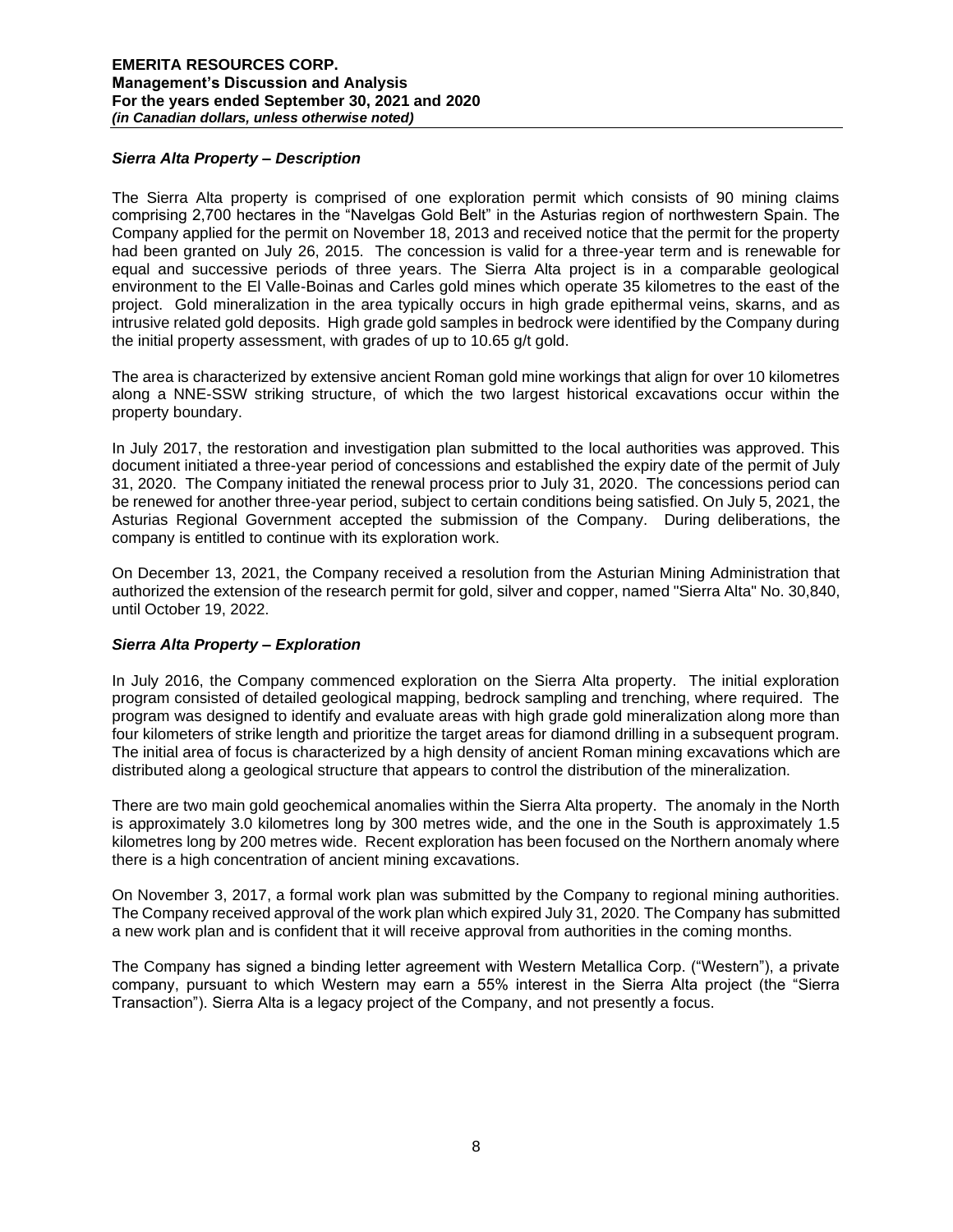To earn its 55% interest, Western shall:

- Pay \$50,000 in cash or in kind to the Company (paid);
- Issue 500,000 shares of Western to the Company upon the renewal of the license for the Sierra Alta project;
- Spend \$500,000 on mineral exploration of the project within 24 months; and
- Enter into a binding joint venture agreement with the Company.

Pursuant to Multilateral Instrument 61-101 – *Protection of Minority Security Holders in Special Transactions*  ("MI 61-101"), entering into the letter agreement with Western is a "related party transaction" as Joaquin Merino, Emerita's President and a member of Emerita's board, is a significant shareholder of Western and is Western's Chief Executive Officer. The Company is exempt from the requirements to obtain a formal valuation or minority shareholder approval in connection with the transactions contemplated by the PPA by virtue of sections 5.5(b) and 5.7(e), respectively, of MI 61-101. The letter agreement with Western was considered and unanimously approved by the board of directors of the Company. Mr. Merino abstained from voting on this matter. The alternative for the Company to not pursuing this transaction with Western would be to divest itself of the Sierra Alta project for no consideration.

### *Aznalcóllar Tender*

On December 16, 2014, the Company submitted a detailed technical proposal, which was the final requirement for the final stage of the public tender process for the Aznalcóllar Project.

The Aznalcóllar Project is a past producing property within the Iberian Pyrite Belt that hosted the Aznalcóllar and Los Frailes open pit zinc-lead-silver mines. The focus of the project is the re-development of the Los Frailes deposit which was developed in the mid-1990s. The historical open pit mineral resource as calculated by the previous operator of the mine was estimated to be 71 million tonnes grading 3.86% zinc, 2.18% lead, 0.34% copper and 60 ppm silver. Reports by the operation's mine department and a review of the diamond drilling data for the mine indicate the existence of a higher-grade portion of the resource that was estimated by the previous mine operator to contain 20 million tonnes grading 6.66% zinc, 3.87% lead, 0.20% copper and 84 ppm silver.

On February 23, 2015, the panel evaluating the bids for the Aznalcóllar Project on behalf of the Junta of Andalusia (the "Panel") recommended that the tender be granted to one of the Company's competitors in the bidding process. On February 26, 2015, the Head of the Mine Department of the Junta Andalusia confirmed that the tender process had been concluded and formally granted the tender to the Company's competitor, Minera Los Frailes SL ("Los Frailes").

Given the strength of its proposal, the Company initiated an appeal to the tender process on February 27, 2015 and was accepted by a Seville court judge on March 2, 2015.

The Company has been engaged in a lengthy litigation process relating to corruption and prevarication charges against officials of the outgoing Junta in Andalusia related to the public tender for the Aznalcóllar Project. In October 2019, five judges of the Appellate Court of Seville unanimously ruled in favour of Emerita's appeal of a lower court's decision to dismiss a criminal case against the Andalusian government panel responsible for awarding the Aznalcóllar Project and the former Director of Mines of the Government of Andalusia. The criminal case was re-opened, and the scope of criminal charges expanded. All testimony relating to this phase of the proceedings has now been completed and the resolution is expected to be issued by the presiding judge shortly following the re-opening of the courts.

On July 9, 2021, the Company announced that the presiding judge of Court No. 3 of Seville, Judge Patricia Fernandez, had issued new indictments for the irregularities committed in the awarding of the Aznalcollar public tender, abiding by the mandate of the Superior Court's ruling (Please see the Company's June 24, 2021 press release). This is an important development in that this is the initial court that heard the charges and until recently was not fully aligned with the Superior Court's (Provincial) rulings. Upon final review of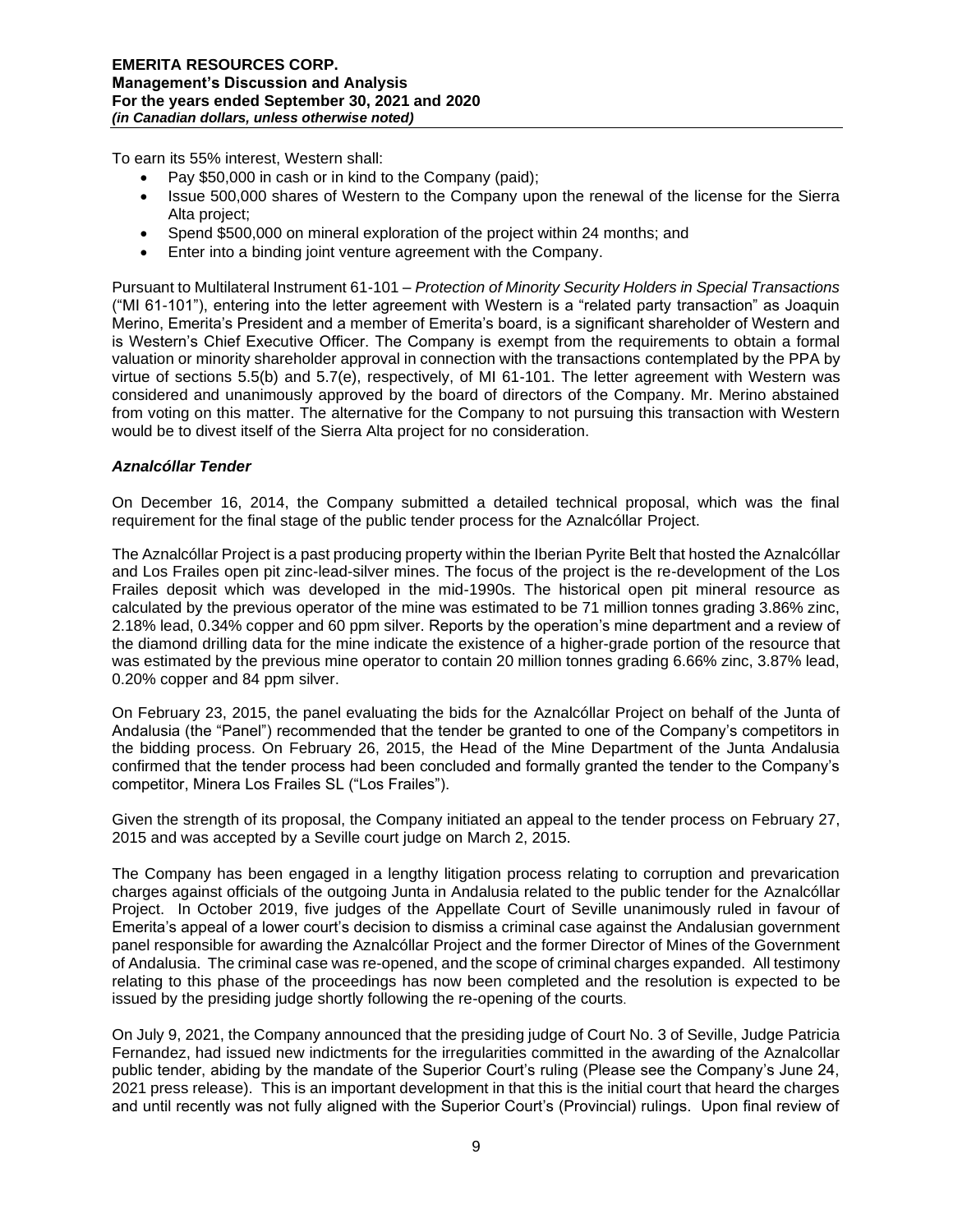the body of evidence, the presiding judge of Court No. 3 has reconsidered the court's position relative to earlier rulings and has increased the number of people charged with crimes as well as added an additional serious charge.

According to Spanish legal counsel, laws relating to public tenders in Spain stipulate that if there is commission of a crime in the awarding of a public tender, the bid shall be disqualified, and the tender awarded to the next qualified bidder. In the case of the Aznalcóllar Project, Emerita is the only other qualified bidder. The exact timing of the legal process cannot be determined at this time and whether or not this process will result in the Company ultimately winning the rights to Aznalcóllar project remains uncertain. Emerita remains committed to working with the community of Aznalcóllar to develop the Project in an environmentally responsible manner to benefit all stakeholders.

With a successful acquisition, Emerita would commence work immediately upon receiving appropriate permits to carry out drilling on the property and complete an NI 43-101 compliant mineral resource estimate required for the completion of a feasibility study in support of development of a mining operation at the site. For a summary of the legal proceedings and summary of the Aznalcóllar Project, please refer to the news releases of October 4 and October 29, 2019, May 4, 2020, and February 10, 2021.

On October 17, 2021 the Company announced that the Administrative Court of Andalucia (the "Administrative Court") has notified the Company that it will be making a ruling in the administrative case initiated the Company in 2015. The application to the Administrative Court was filed by Emerita in 2015 because Emerita considered the awarding of the Aznalcóllar project pursuant to the public tender process to be unfair, arbitrary and inconsistent with the well-defined rules and laws of the tender process and Spanish law.

The Company perceives the Administrative Court's notice as a very positive development as Emerita's external Spanish legal counsel ("Counsel") has advised the Company that the Administrative Court has the authority to make a determination to award the Aznalcóllar project to Emerita.

This administrative process is separate from the ongoing criminal proceedings (see the Company's press release dated October 6, 2021) regarding the alleged crimes committed in the awarding of the Aznalcóllar tender and this gives Emerita another path forward to obtaining the rights to the Aznalcóllar project.

# **Mineral Exploration Properties – Brazil**

### *Falcon Project – Description*

As of December 2020, the Company has relinquished its property in Brazil in favour of focusing on projects in Spain. As of the date of this MD&A, the Company has wound up its Brazilian operations.

### **Liquidity and Capital Resources**

As at September 30, 2021, the Company had working capital of \$26,113,366 (September 30, 2020 – working capital deficiency of \$490,674), which included a cash and equivalents balance of \$26,777,430 (September 30, 2020 - \$778,065), amounts receivable of \$391,325 (September 30, 2020 - \$80,966), and prepaid expenses and advances of \$149,858 (September 30, 2020 - \$220,117), offset by accounts payable and accrued liabilities of \$1,205,247 (September 30, 2020 - \$1,569,822).

On December 11, 2020, the Company completed a private placement financing of 36,964,285 units at a price of \$0.14 per unit for aggregate gross proceeds of \$5,175,000. Each unit is comprised of one common share of the Company and one-half of one common share purchase warrant. Each whole warrant is exercisable to acquire one common share at a price of \$0.16 until December 11, 2022. In connection with the offering, the Company paid finder's fees of \$414,000 in cash and issued 2,957,142 non-transferable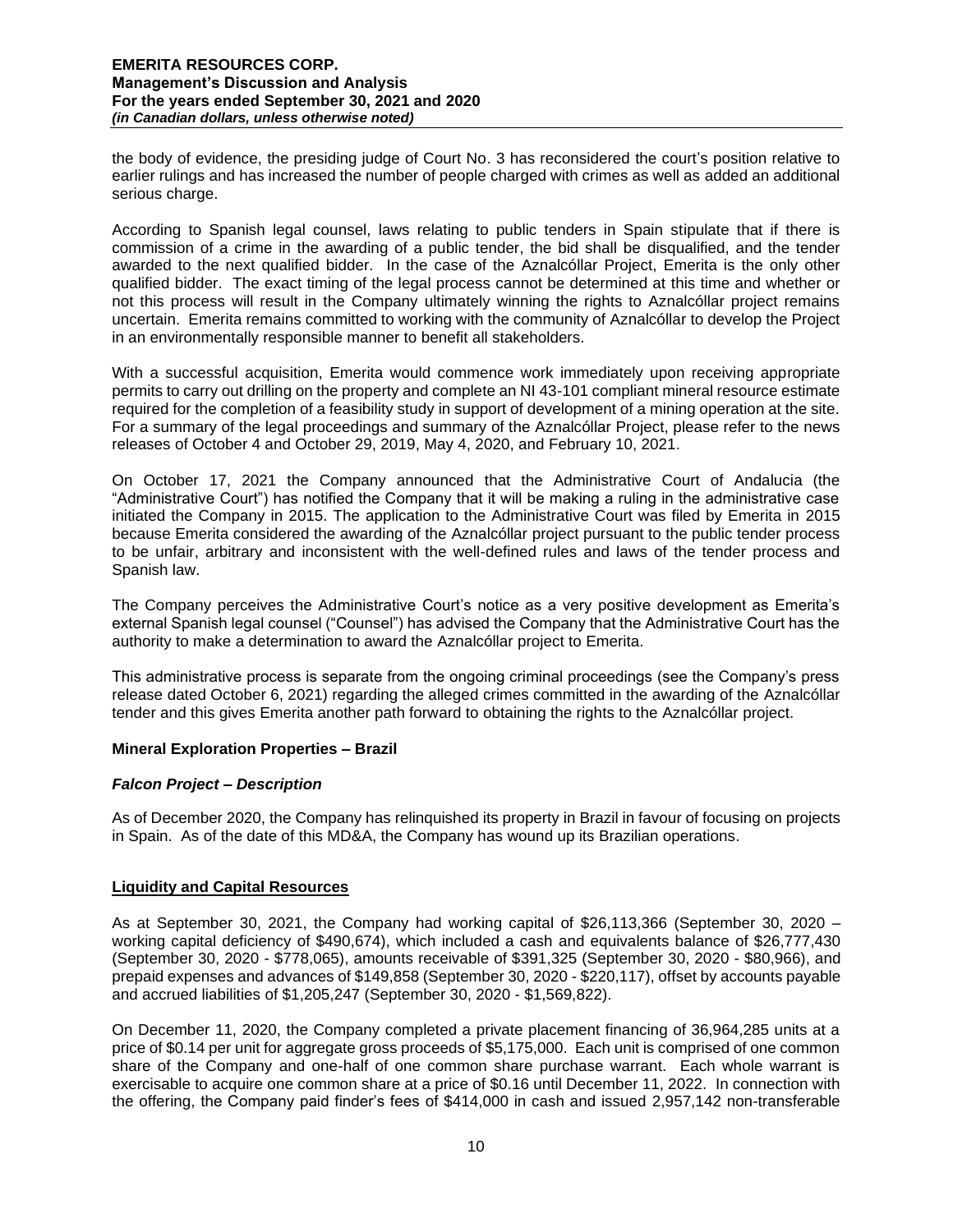finder's warrants. Each finder's warrant will entitle the holder thereof to purchase one common share at a price of \$0.16 until December 11, 2022.

On February 23, 2021, the Company completed a private placement financing of 13,636,363 units at a price of \$0.22 per unit for aggregate gross proceeds of \$3,000,000. Each unit is comprised of one common share of the Company and one-half of one common share purchase warrant. Each whole warrant is exercisable to acquire one common share at a price of \$0.30 until February 23, 2023. In connection with the offering, the Company paid finder's fees of \$180,000 in cash and issued 818,181 non-transferable finder's warrants. Each finder's warrant will entitle the holder thereof to purchase one common share at a price of \$0.30 until February 23, 2023.

On July 15, 2021, the Company completed a private placement financing of 18,182,500 units at a price of \$1.10 per unit for aggregate gross proceeds of \$20,000,750. Each unit is comprised of one common share of the Company, and one-half of one common share purchase warrant. Each whole warrant is exercisable to acquire one common share at a price of \$1.50 until July 15, 2023. In connection with the offering, the Company paid finders' fees of \$1,200,045 in cash and issued 1,090,950 non-transferable finder's warrants. Each finder's warrant will entitle the holder thereof to purchase one common share at a price of \$1.10 until July 15, 2023.

The net proceeds of the offerings are expected to be used to continue project development work in Spain and for working capital and general corporate purposes.

During the year ended September 30, 2021, 25,558,993 of the Company's warrants and 2,320,000 of the Company's options were exercised, generating net proceeds of \$4,599,137.

Subsequent to September 30, 2021, an additional 12,292,933 of the Company's warrants and 850,000 of the Company's options were exercised, generating additional proceeds of \$4,080,201.

### **Results of Operations**

During the year ended September 30, 2021, the Company recorded a loss of \$17,231,030, or \$0.13 per share, compared with a loss of \$1,236,298, or \$0.02 per share, during the year ended September 30, 2020. The Company saw a significant increase in activity during the year related to its IBW Project.

Expenses incurred during the year ended September 30, 2021 included \$1,900,406 in consulting and management fees; \$306,449 in shareholder communications, filing fees, and promotional expenses; \$97,373 in office expenses for office administration services; \$63,355 in professional fees related to legal expenses and the preparation and audit of the Company's financial statements; and \$13,208,973 in sharebased compensation to certain directors, officers, and consultants of the Company. During the year ended September 30, 2021, project evaluation expenses of \$1,783,550 were incurred relating to the evaluation of mineral properties in Spain.

Expenses incurred during the year ended September 30, 2020 included \$835,791 in consulting and management fees; \$155,526 in shareholders communications, filing fees, and promotional expenses; \$99,848 in office expenses for office administration services; \$119,976 in professional fees related to the preparation and audit of the Company's financial statements; and \$354,445 in share-based compensation to certain directors, officers, and consultants of the Company. In addition, project evaluation expenses of \$312,810 were incurred, relating to the evaluation of mineral properties in Spain.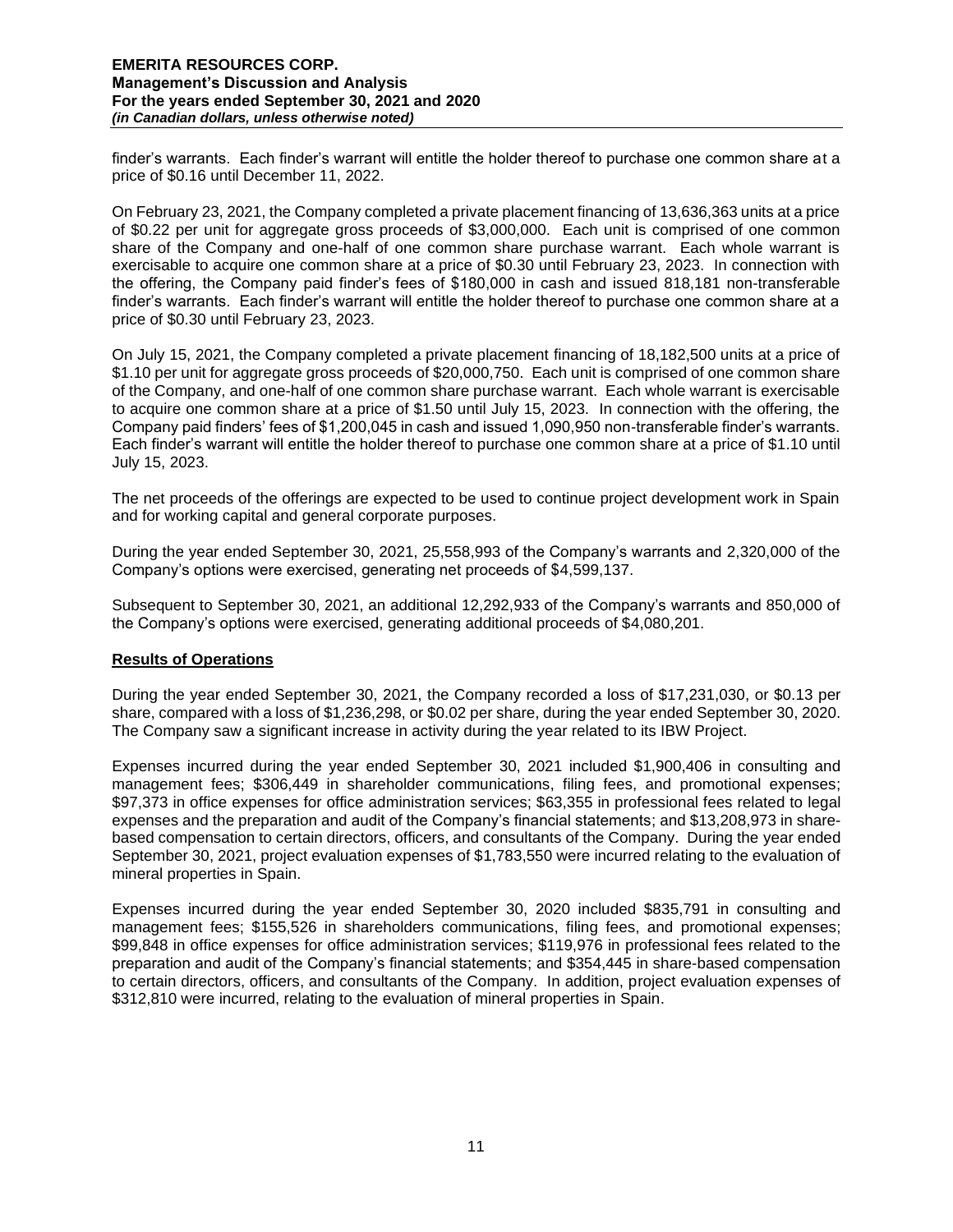#### **Cash flows**

#### *Year ended September 30, 2021*

During the year ended September 30, 2021, the Company used cash of \$4,281,836 on operating activities. Cash used in operating activities consisted primarily of new project evaluation expenses incurred on the Company's properties in Spain, corporate general and administrative expenses, and share-based compensation expense.

During the year ended September 30, 2021, the Company used cash of \$79,225 on investing activities, related to investments in property, plant and equipment and reclamation deposits paid in connection with the Company's exploration properties.

During the year ended September 30, 2021, financing activities generated \$30,360,426 from proceeds received from private placement financings, and proceeds from the exercise of some of the Company's outstanding warrants and stock options, offset by the settlement of the Company's loan payable.

#### *Year ended September 30, 2020*

During the year ended September 30, 2020, the Company used cash of \$1,550,868 on operating activities. Cash used in operating activities consisted primarily of new project evaluation expenses incurred on the Company's properties in Spain, corporate general and administrative expenses, interest expense, and share-based compensation paid during the year.

During the year ended September 30, 2020, financing activities generated \$2,259,150, consisting of proceeds from a short-term loan, and proceeds from a private placement financing.

The Company did not have any investing activities during the year ended September 30, 2020.

### **Select Annual Information**

Select annual financial information for the years ended September 30, 2021, 2020 and 2019 is presented in the table below:

|                                   | 2021           | 2020        | 2019        |
|-----------------------------------|----------------|-------------|-------------|
|                                   |                |             |             |
| Revenues                          |                |             |             |
| Loss and comprehensive loss       | (17, 231, 030) | (1,236,298) | (2,087,441) |
| Loss per share, basic and diluted | (0.13)         | (0.02)      | (0.06)      |
| Total assets                      | 27,418,795     | 1,105,001   | 264,215     |
| Working capital ('000s)           | 26,113         | (491)       | (1, 598)    |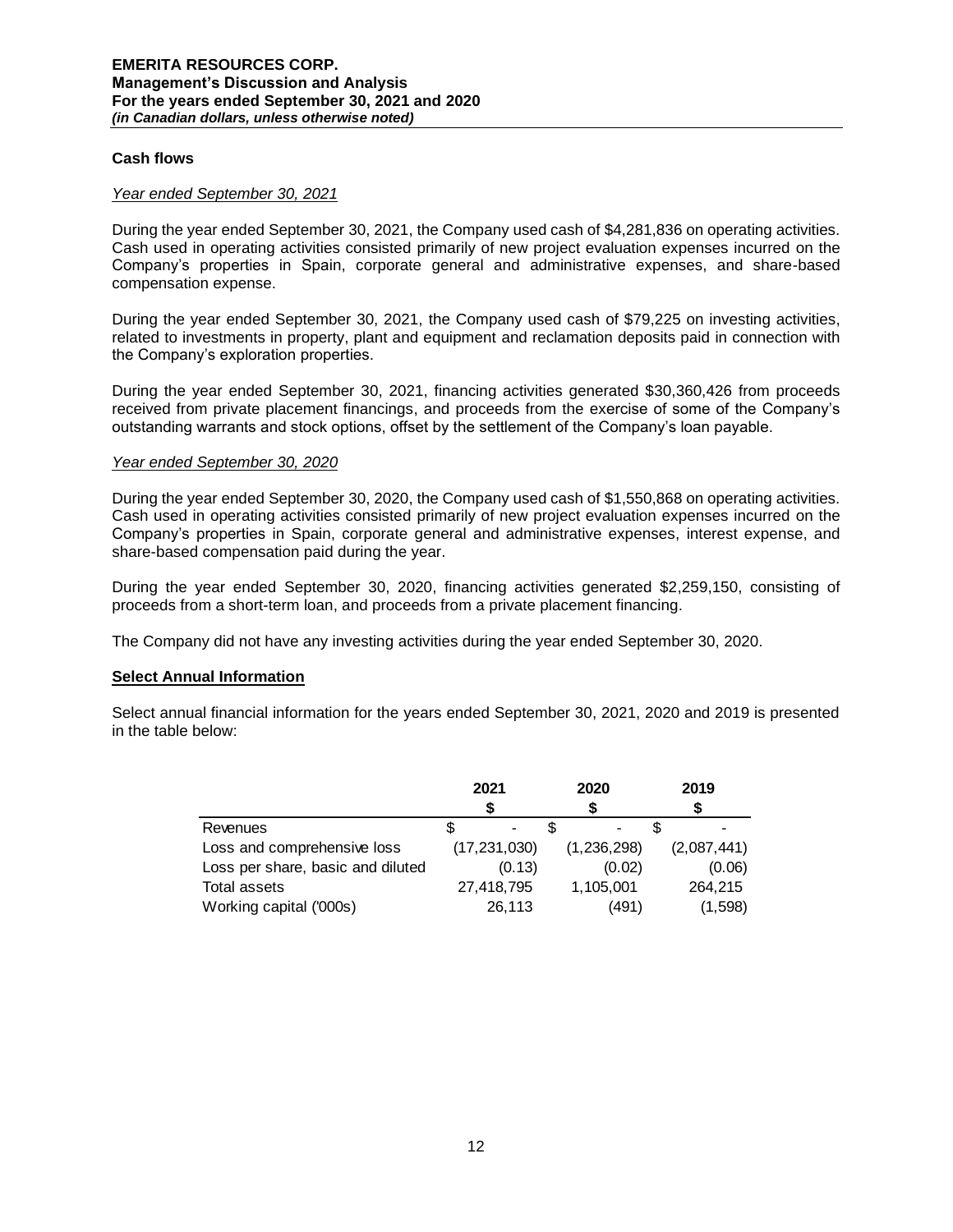## **Select Quarterly Information**

Select quarterly financial information for the most recent eight quarters is presented in the table below:

|                    |             | Operating  |                | Gain/(loss) per |                     |
|--------------------|-------------|------------|----------------|-----------------|---------------------|
| <b>Period</b>      | Revenue (1) | costs      | Gain/(loss)    | share           | <b>Total assets</b> |
|                    |             | S          |                |                 |                     |
| Q4-September 2021  |             | 13,749,202 | (13, 775, 717) | (0.10)          | 27,418,795          |
| Q3- June 2021      |             | 1,386,795  | (1, 224, 908)  | (0.01)          | 8,526,237           |
| Q2- March 2021     | -           | 1,586,273  | (1,568,270)    | (0.01)          | 6,625,759           |
| Q1- December 2020  |             | 637,836    | (662, 135)     | (0.01)          | 5,048,142           |
| Q4- September 2020 |             | 690,785    | 3.214          | 0.00            | 1,105,001           |
| Q3- June 2020      |             | 365,501    | (350, 123)     | (0.01)          | 468,883             |
| Q2- March 2020     |             | 195,394    | (194,092)      | (0.00)          | 247,508             |
| Q1- December 2019  |             | 634.659    | (695, 297)     | (0.01)          | 224,776             |

Explanatory Notes:

1) The Company has no sales revenues.

### **Financial Instruments**

Financial instruments recorded at fair value on the statement of financial position are classified using a fair value hierarchy that reflects the significance of the inputs used in making the measurements. The fair value hierarchy has the following levels:

- a) Level 1 Unadjusted quoted prices in active markets for identical assets or liabilities;
- b) Level 2 Inputs other than quoted prices that are observable for assets or liabilities, either directly or indirectly; and
- c) Level 3 Inputs for assets and liabilities that are not based on observable market data.

The fair value hierarchy requires the use of observable market inputs whenever such inputs exist. A financial instrument is classified to the lowest level of the hierarchy for which a significant input has been considered in measuring fair value.

The Company's financial instruments include cash and cash equivalents, amounts receivable, accounts payable and accrued liabilities, and loans payable. The carrying values of these financial instruments reported in the statement of financial position approximate their respective fair values due to the relatively short-term nature of these instruments. As at September 30, 2021, the Company's financial instruments that are carried at fair value, being cash equivalents, are classified as Level 2 within the fair value hierarchy. As at September 30, 2020, the Company had no instruments to classify in the fair value hierarchy.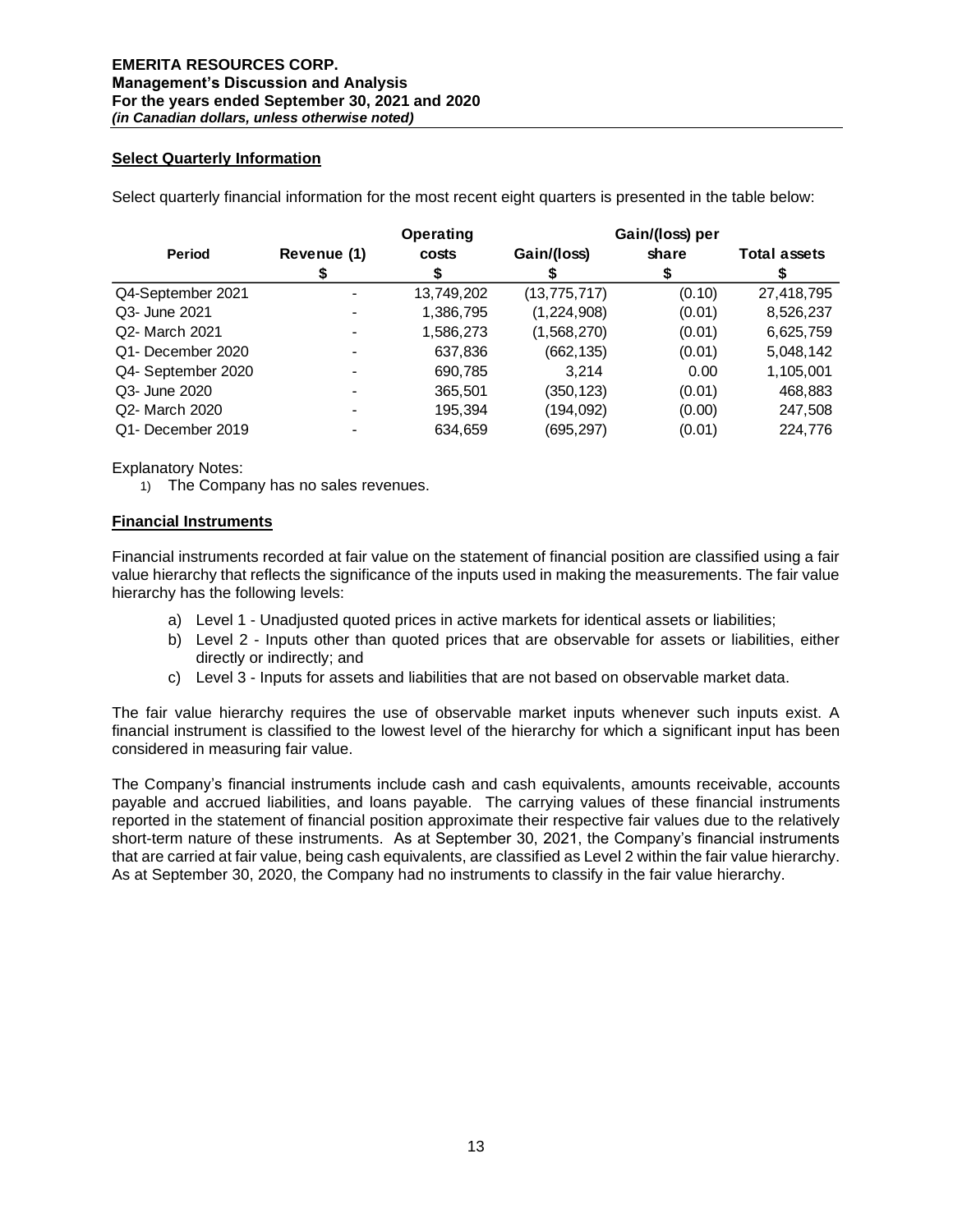The Company's risk exposures and the impact on the Company's financial instruments are summarized below:

(a) *Credit risk* 

Counterparty credit risk is the risk that the financial benefits of contracts with a specific counterparty will be lost if a counterparty defaults on its obligations under the contract. This includes any cash amounts owed to the Company by those counterparties, less any amounts owed to the counterparty by the Company where a legal right of set-off exists and also includes the fair values of contracts with individual counterparties which are recorded in the financial statements.

a. *Trade credit risk*

The Company is not exposed to significant trade credit risk.

b. *Cash and cash equivalents*

In order to manage credit and liquidity risk the Company's policy is to invest only in highly rated, investment grade instruments. Limits are also established based on the type of investment, the counterparty and the credit rating.

(b) *Currency risk* 

Currency risk is the risk that the fair value of, or future cash flows from, the Company's financial instruments will fluctuate because of changes in foreign exchange rates. The Company's foreign currency risk arises primarily with respect to the Euro from its property interests in Spain, and US dollars from operations. Fluctuations in the exchange rates between these currencies and the Canadian dollar could have a material effect on the Company's business, financial condition and results of operations. The Company does not engage in any hedging activity to mitigate this risk.

As at September 30, 2021 and 2020, the Company had the following financial instruments denominated in foreign currency (expressed in Canadian dollars):

|                                          | Euro      | US dollars | <b>Brazilian reals</b> |
|------------------------------------------|-----------|------------|------------------------|
| Cash                                     | 460.166   | 13.231     |                        |
| Accounts payable and accrued liabilities | (458.801) |            |                        |
|                                          | 1.365     | 13.229     |                        |

#### **September 30, 2021**

#### **September 30, 2020**

|                                          | Euro       | US dollars |    | <b>Brazilian reals</b> |
|------------------------------------------|------------|------------|----|------------------------|
| Cash                                     | 65.489     | 100        |    | 984                    |
| Accounts payable and accrued liabilities | 70.003)    | 137        |    | (121.480)              |
|                                          | (4,514) \$ | :37        | ۰D | (120.496)              |

A 10% strengthening (weakening) of the Canadian dollar against the Euro would decrease (increase) net loss by approximately \$140 (September 30, 2020 – \$(400)).

A 10% strengthening (weakening) of the Canadian dollar against the US dollar would decrease (increase) net loss by approximately \$1,300 (September 30, 2020 - \$nil).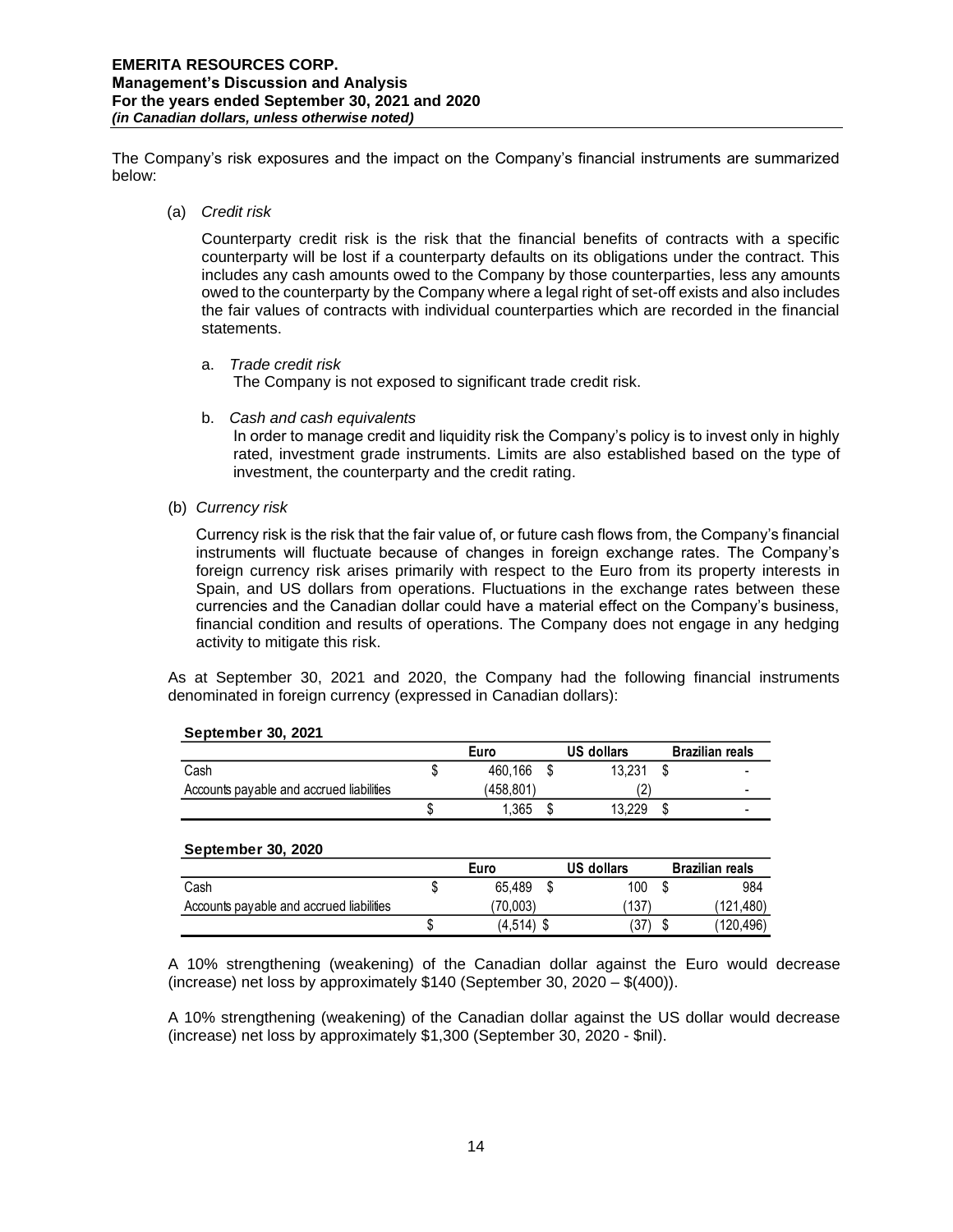## *(c) Liquidity risk*

Liquidity risk is the risk that an entity will encounter difficulty in meeting obligations associated with financial liabilities. The Company's approach to managing liquidity risk is to ensure that it will have sufficient liquidity to meet liabilities when due. At September 30, 2021, the Company had a cash and cash equivalents balance of \$26,777,430 (September 30, 2020 - \$778,065) to settle current liabilities of \$1,205,247 (September 30, 2020 - \$1,569,822). The Company's trade payables have contractual maturities of less than 30 days and are subject to normal trade terms.

*d) Commodity / Equity price risk*

The Company is exposed to price risk with respect to commodity and equity prices. Equity price risk is defined as the potential adverse impact on the Company's earnings due to movements in individual equity prices or general movements in the level of the stock market. Commodity price risk is defined as the potential adverse impact on earnings and economic value due to commodity price movements and volatilities. The Company closely monitors commodity prices, as they relate to gold and zinc, individual equity movements and the stock market to determine the appropriate course of action to be taken by the Company. Commodity price risk is remote as the Company is not a producing entity.

## **Management Changes**

On May 10, 2021, Michael Jones was added to the Company's board of directors.

## **Critical Accounting Policies**

The Company's significant accounting policies are described in Note 3 to the audited consolidated financial statements for the year ended September 30, 2021. The preparation of statements in conformity with IFRS requires management to make estimates and assumptions that affect the reported amounts of assets and liabilities at the date of the financial statements and reported amounts of expenses during the reporting period. Actual outcomes could differ from these estimates. The following is a list of the accounting policies that management believes are critical, due to the degree of uncertainty regarding the estimates and assumptions involved and the magnitude of the asset, liability or expense being reported:

- Foreign currencies
- Exploration and evaluation properties

### *Foreign currencies*

The Foreign currency translation presentation and functional currency of the Company and its subsidiary is the Canadian dollar.

Transactions in currencies other than the functional currency are recorded at the rates of exchange prevailing on the dates of the transactions. At each financial position reporting date, monetary assets and liabilities that are denominated in foreign currencies are translated at the rates prevailing at the date of the statement of financial position. Exchange differences are recognized in operations in the period in which they arise.

The Company makes expenditures and incurs costs in Euros ("EUR"), and United States Dollars ("US\$"). At September 30, 2021, one Canadian dollar was worth US\$0.7849 (September 30, 2020– US\$0.7497); and EUR 0.6756 (September 30, 2020 – EUR 0.6398). During the year ended September 30, 2021, the average value of one Canadian dollar was US\$0.7909 (September 30, 2020 – US\$0.7432); and EUR 0.6616 (September 30, 2020 – EUR 0.6637).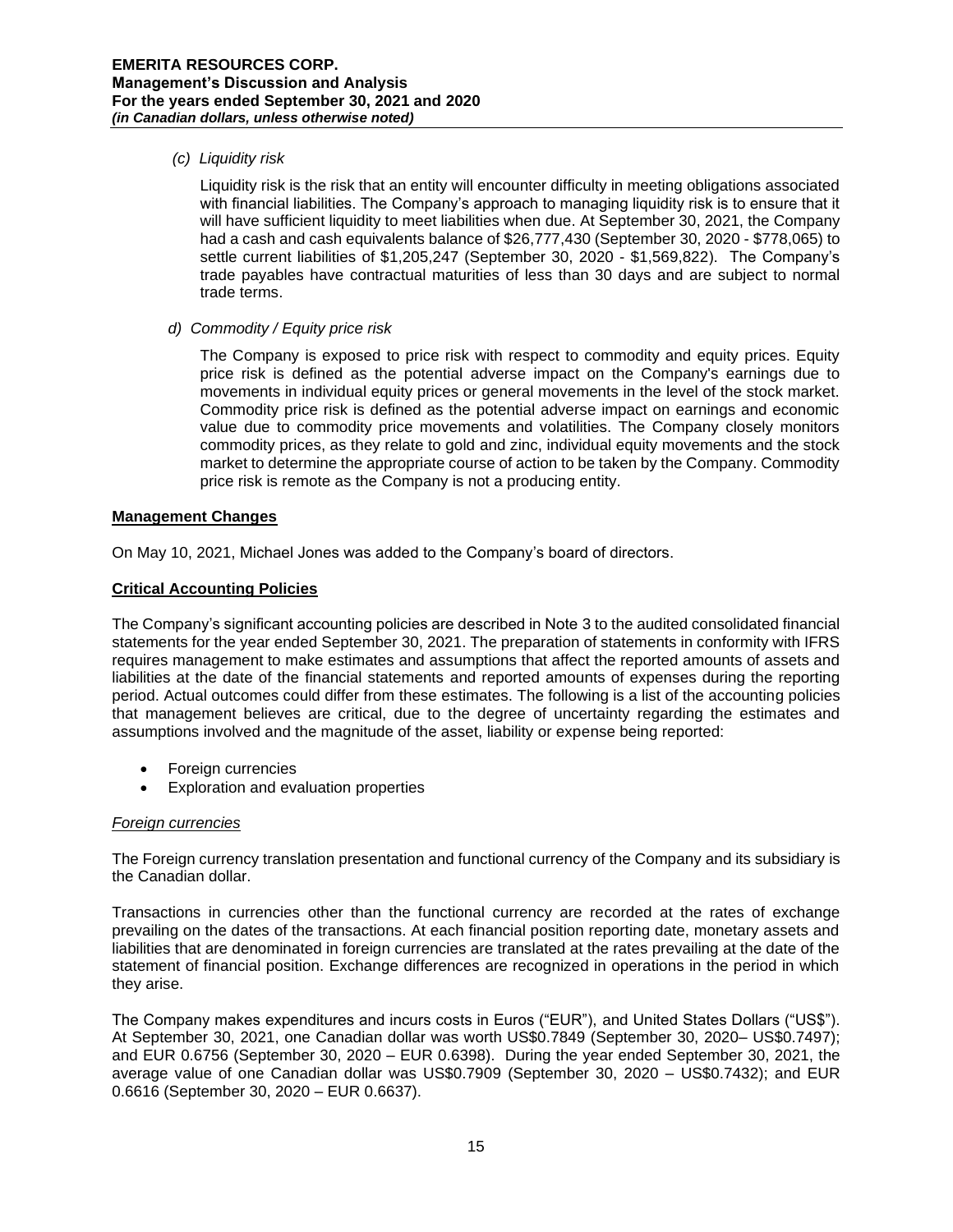#### *Project evaluation expenses*

|                                         | For the year ended<br>September 30, |           |    |         |  |
|-----------------------------------------|-------------------------------------|-----------|----|---------|--|
|                                         |                                     | 2021      |    | 2020    |  |
| Land management fees, taxes and permits | \$                                  | 47,799    | \$ | 28,809  |  |
| Labour                                  |                                     | 415,801   |    | 163,747 |  |
| Drilling and geophysics                 |                                     | 336,722   |    | 18,273  |  |
| Travel, meals and accomodations         |                                     | 24,285    |    | 1,475   |  |
| Legal fees                              |                                     | 218,312   |    | 44,484  |  |
| Project overhead costs                  |                                     | 740,631   |    | 56,022  |  |
| Total project evaluation expenses       | S                                   | 1,783,550 | S  | 312,810 |  |

## **Commitments and Contingencies**

The Company's exploration activities are subject to various laws and regulations governing the protection of the environment. These laws and regulations are continually changing and generally becoming more restrictive. The Company believes its operations are materially in compliance with all applicable laws and regulations. The Company expects to make expenditures to comply with such laws and regulations.

The Company is party to certain management contracts. These contracts contain minimum commitments of approximately \$592,000 (2020 - \$313,000) and additional contingent payments of up to approximately \$2,130,000 (2020 - \$1,190,000). As a triggering event has not taken place, the contingent payments have not been reflected in the consolidated financial statements.

Certain officers of the Company will receive aggregate bonus payments totaling \$400,000 upon the award of the Aznalcóllar Project in Spain and the completion of a subsequent financing. As a triggering event has not yet taken place, these contingent payments have not been reflected in the consolidated financial statements.

The Company is subject to various claims, lawsuits and other complaints arising in the ordinary course of business. The Company records provisions for losses when claims become probable, and the amounts are estimable. Although the outcome of such matters cannot be determined, it is the opinion of management that the final resolution of these matters will not have a material adverse effect on the Company's financial condition, operations or liquidity.

The Company's joint venture agreement with the Aldesa Group requires the Company to invest an additional €1,250,000 in the development of the Plaza Norte project should the project advance to later phases. It is not currently known whether the Plaza Norte project will advance to a stage where this investment is required, therefore the expenditure has not been reflected in the consolidated financial statements.

### **Transactions with Related Parties**

The Company shares office space with other companies who may have common officers or directors. The costs associated with this space are administered by an unrelated company.

As at September 30, 2021, an amount of \$199,617, included in accounts payable and accrued liabilities, were owed to directors and officers of the Company (September 30, 2020 - \$438,231). The amounts outstanding on fees are unsecured, non-interest bearing, with no fixed terms of repayment.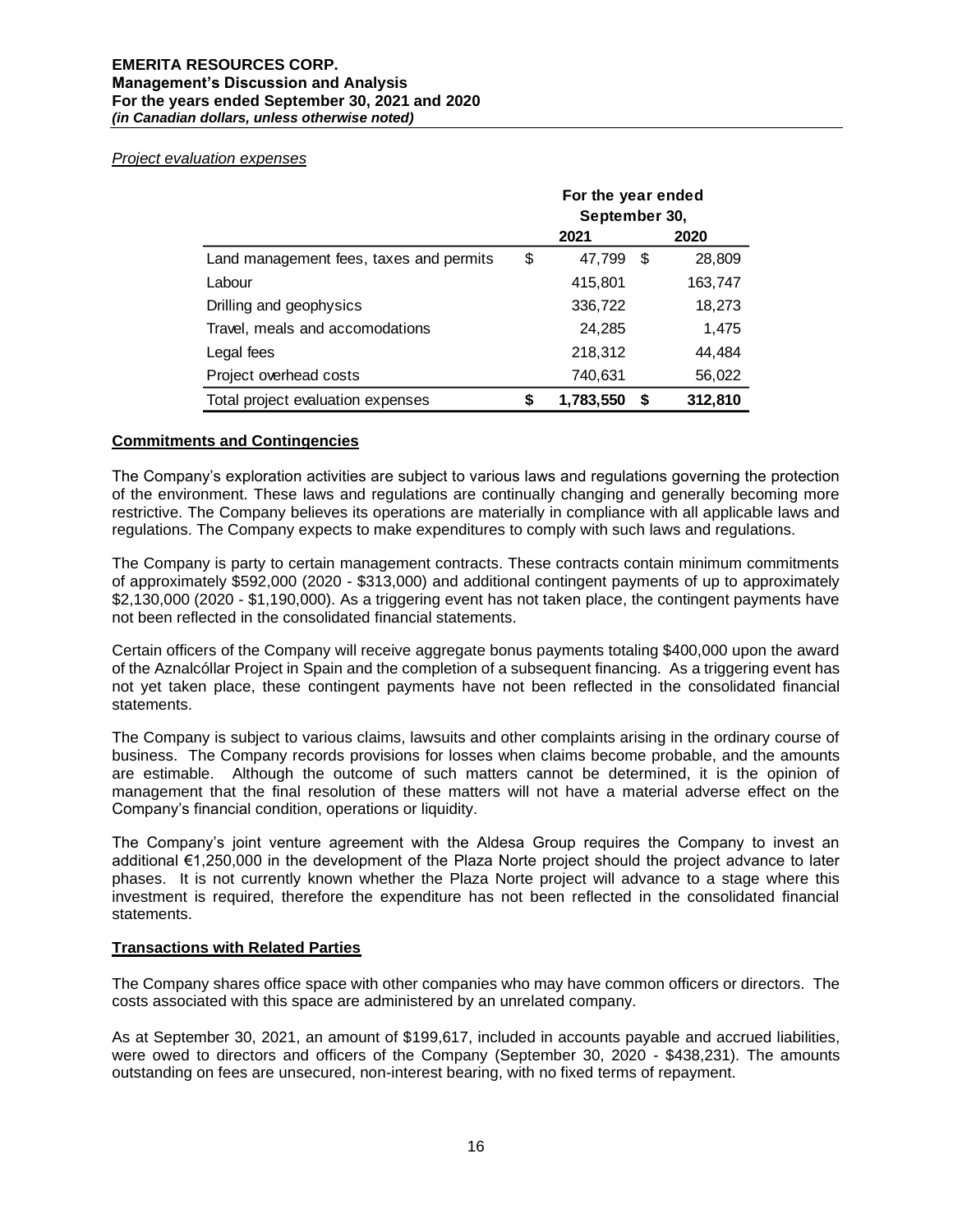As at September 30, 2021, the Company prepaid \$23,090 in salary to a director and officer of the Company. This amount was repaid subsequent to the year end.

As at September 30, 2021, an amount of \$23,541, included in amounts receivable, was owed to the Company by directors and officers of the Company. The amounts outstanding are unsecured, non-interest bearing, with no fixed terms of repayment.

The Company entered into debt waiver agreements with certain directors and officers of the Company, in which the directors and officers agreed to waive amounts owed to them by the Company at September 30, 2020 in the amount of \$719,498.

On January 24, 2020, the Company entered into a loan agreement with a related party for \$100,000. An officer of the Company is also the Chief Executive Officer of the lender. On July 14, 2020, the loan was repaid in full. The amount paid, consisting of principal, administration fees and accrued interest, was \$113,131.

On April 20, 2020, the Company signed a binding letter agreement with Western, pursuant to which Western may earn a 55% interest in the Sierra Alta project. A director and officer of Western is also a director and officer of the Company.

#### *Compensation of key management personnel of the Company*

In accordance with IAS 24, key management personnel are those persons having authority and responsibility for planning, directing and controlling the activities of the Company directly or indirectly, including any directors (executive and non-executive) of the Company. During the year ended September 30, 2021 and 2020, the remuneration of directors and other key management personnel are as follows:

|                          | Year ended September 30, |            |  |         |  |  |  |
|--------------------------|--------------------------|------------|--|---------|--|--|--|
|                          |                          | 2021       |  | 2020    |  |  |  |
| Management fees          | S                        | 1,366,691  |  | 574.445 |  |  |  |
| Share-based compensation |                          | 12.261.818 |  | 321,076 |  |  |  |
| Total                    | S                        | 13,628,509 |  | 895,521 |  |  |  |

In connection with the February 5, 2021 stock option grant, officers and directors of the Company were granted 3,900,000 stock options with a fair value of \$625,951 that vest immediately and expire 5 years from the date of grant.

In connection with the April 14, 2021 stock option grant, a director of the Company was granted 300,000 stock options with a fair value of \$63,870 that vest immediately and expire 5 years from the date of grant.

In connection with the July 29, 2021 stock option grant, officers and directors of the Company were granted 7,000,000 stock options with a fair value of \$11,571,997 that vest immediately and expire 5 years from the date of grant.

In connection with the July 15, 2021 private placement, a director of the Company subscribed for 6,800 units of the offering, for total proceeds of \$7,480.

In connection with the July 10, 2020, private placement, officers and directors of the Company subscribed for 4,620,000 units of the Company for total proceeds of \$231,000.

In connection with the August 13, 2020, private placement, officers and directors of the Company subscribed for 2,117,120 units of the Company for total proceeds of \$296,397.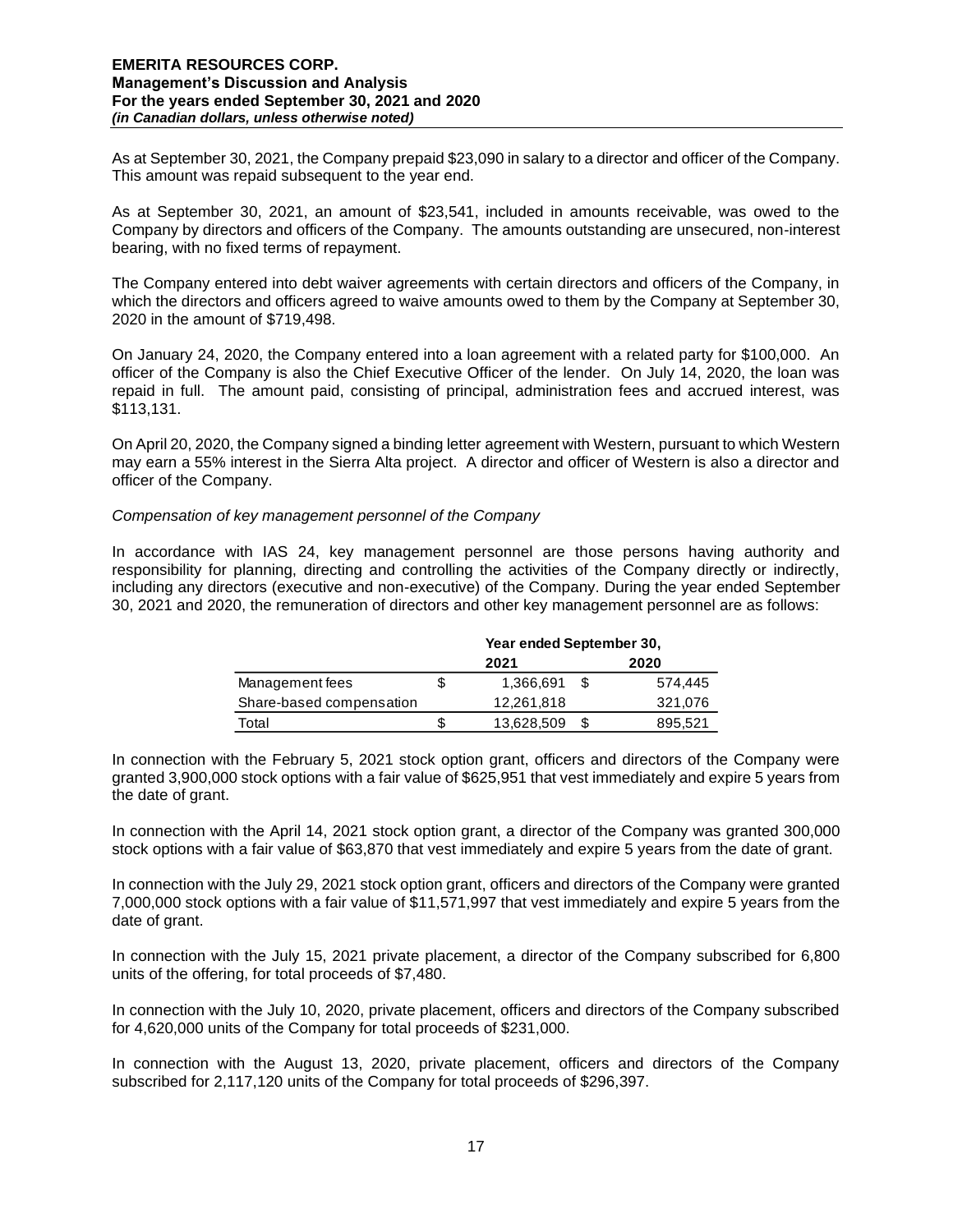# **Risk Factors**

Mining exploration inherently contains a high degree of risk and uncertainty, which even a combination of careful evaluation, experience and knowledge may not eliminate. The following are certain factors relating to the business of the Company, which investors should carefully consider when making an investment decision concerning the Company's shares. These risks and uncertainties are not the only ones facing the Company. Additional risks and uncertainties not presently known that the Company currently deems immaterial, may also impair the operations of the Company. If any such risks occur, the financial condition, liquidity and results of operations of the Company could be materially adversely affected and the ability of the Company to implement its growth plans could be adversely affected. An investment in the Company is speculative. An investment in the Company will be subject to certain material risks and investors should not invest in securities of the Company unless they can afford to lose their entire investment. The following is a description of certain risks and uncertainties that may affect the Company.

# *Novel Coronavirus ("COVID-19")*

The Company's operations could be significantly adversely affected by the effects of a widespread global outbreak of a contagious disease, including the recent outbreak of respiratory illness caused by COVID-19. The Company cannot accurately predict the impact COVID-19 will have on its operations and the ability of others to meet their obligations with the Company, including uncertainties relating to the ultimate geographic spread of the virus, the severity of the disease, the duration of the outbreak, and the length of travel and quarantine restrictions imposed by governments of affected countries. In addition, a significant outbreak of contagious diseases in the human population could result in a widespread health crisis that could adversely affect the economies and financial markets of many countries, resulting in an economic downturn that could further affect the Company's operations and ability to finance its operations.

## *Substantial Capital Requirements and Liquidity*

Substantial additional funds for the establishment of the Company's current and planned operations will be required. No assurances can be given that the Company will be able to raise the additional funding that may be required for such activities, should such funding not be fully generated from operations. Mineral prices, environmental rehabilitation or restitution, current financial conditions, revenues, taxes, capital expenditures, operating expenses and geological results are all factors which will have an impact on the amount of additional capital that may be required. To meet such funding requirements, the Company may be required to undertake additional equity financing, which would be dilutive to shareholders. Debt financing, if available, may also involve restrictions on financing and operating activities. There is no assurance that additional financing will be available on terms acceptable to the Company or at all. If the Company is unable to obtain additional financing as needed, it may be required to reduce the scope of its operations and pursue only those projects that can be funded through cash flows generated from its existing operations, if any.

### *Financing Risks and Dilution to Shareholders*

The Company will have limited financial resources, no operations and no revenues. Even if the Company's exploration program on one or more of the properties is successful, additional funds will be required for the purposes of further exploration and development. There can be no assurance that the Company will be able to obtain adequate financing in the future or that such financing will be available on favourable terms or at all. It is likely such additional capital will be raised through the issuance of additional equity which would result in dilution to the Company's shareholders.

### *Limited Operating History*

The Company is a relatively new company with limited operating history. The Company only recently acquired its interest in its material properties and the Company has no history of business or mining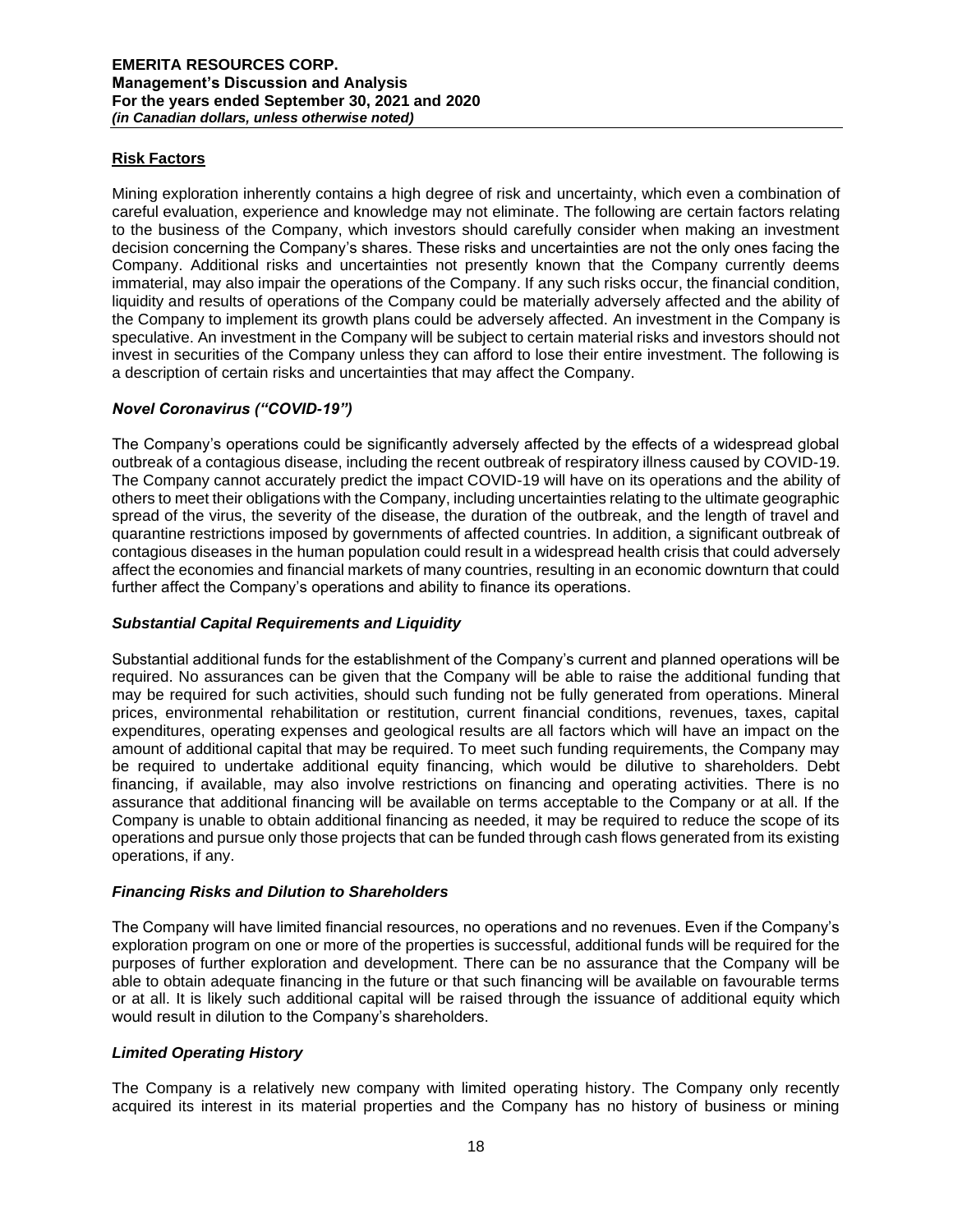operations, revenue generation or production history. The Company has yet to generate a profit from their activities. The Company will be subject to all the business risks and uncertainties associated with any new business enterprise, including the risk that it will not achieve its growth objective. The Company anticipates that it may take several years to achieve positive cash flow from operations.

## *No Mineral Resources or Mineral Reserves*

Resource exploration is a speculative business, characterized by a number of significant risks including, among other things, unprofitable efforts resulting not only from the failure to discover mineral deposits but also from finding mineral deposits that, though present, are insufficient in quantity and quality to return a profit from production. The marketability of minerals acquired or discovered by the Company may be affected by numerous factors which are beyond the control of the Company and which cannot be accurately predicted, such as market fluctuations, the proximity and capacity of milling facilities, mineral markets and processing equipment, and such other factors as government regulations, including regulations relating to royalties, allowable production, importing and exporting of minerals, and environmental protection, the combination of which factors may result in the Company not receiving an adequate return of investment capital.

The Company's properties are in the exploration stage only and, to date, no mineral resources or mineral reserves have been identified. Development of the Company's properties will follow only if favourable exploration results are obtained. The business of exploration for minerals and mining involves a high degree of risk. Few properties that are explored are ultimately developed into producing mines. There is no assurance that any mineral resources or mineral reserves will be identified or developed. The long-term profitability of the Company's operations will in part be directly related to the costs and success of its exploration programs, which may be affected by a number of factors.

Substantial expenditures are required to establish mineral resources and mineral reserves and to develop the mining and processing facilities and infrastructure at any site chosen for mining. Although substantial benefits may be derived from the discovery of a major mineralized deposit, no assurance can be given that minerals will be discovered in sufficient quantities to justify commercial operations or that funds required for development can be obtained on a timely basis.

# *Fluctuating Mineral Prices*

The economics of mineral exploration are affected by many factors beyond the Company's control, including commodity prices, the cost of operations, variations in the grade of minerals explored and fluctuations in the market price of minerals. Depending on the price of minerals, the Company may determine that it is impractical to continue a mineral exploration operation.

Mineral prices are prone to fluctuations and the marketability of minerals is affected by government regulation relating to price, royalties, allowable production and the importing and exporting of minerals, the effect of which cannot be accurately predicted. There is no assurance that a profitable market will exist for the sale of any minerals that may be found on the Properties.

# *Regulatory, Permit and License Requirements*

The current or future operations of the Company require permits from various governmental authorities, and such operations are and will be governed by laws and regulations that may concern, among other things, exploration, development, production, taxes, labour standards, occupational health, waste disposal, toxic substances, land use, environmental protection, site safety and other matters. Companies engaged in the exploration and development of mineral properties generally experience increased costs and delays in development and other schedules because of the need to comply with applicable laws, regulations and permits. There can be no assurance that all permits which the Company may require for facilities and the conduct of exploration and development operations on its properties will be obtainable on reasonable terms,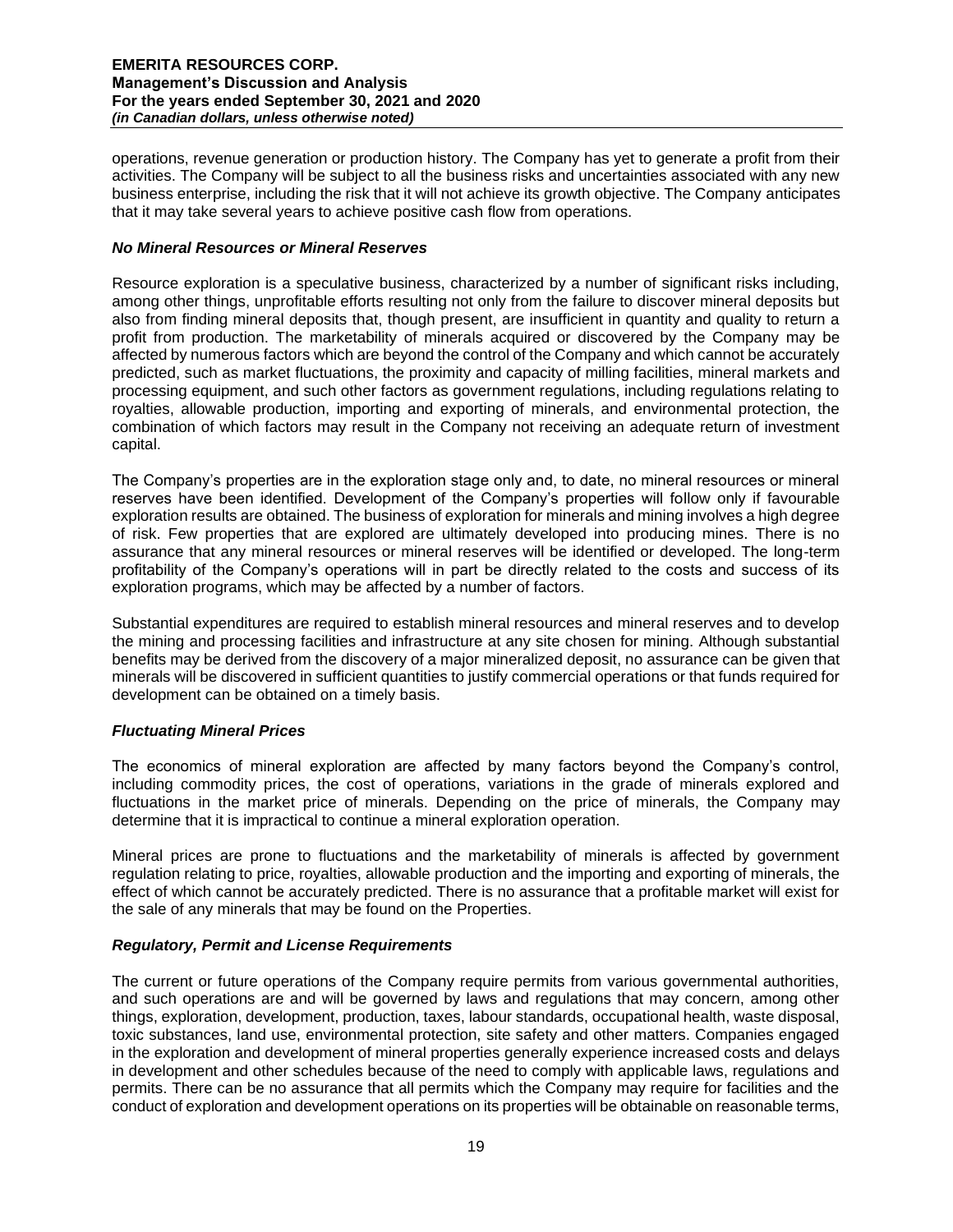or that such laws and regulations will not have an adverse effect on any exploration or development project which the Company might undertake.

Failure to comply with applicable laws, regulations and permitting requirements may result in enforcement actions, including orders issued by regulatory or judicial authorities causing operations to cease or be curtailed and may include corrective measures requiring capital expenditures, installation of additional equipment or remedial actions. Parties engaged in exploration and development operations may be required to compensate those suffering loss or damage by reason of the exploration and development activities and may have civil or criminal fines or penalties imposed upon them for violation of applicable laws or regulations. Amendments to current laws, regulations and permits governing operations and activities of mineral companies, or more stringent implementation thereof, could have a material adverse impact on the Company and cause increases in capital expenditures or exploration and development costs, or require abandonment or delays in the development of new or existing properties.

With respect to the Aznalcóllar tender appeal process, there can be no certainty with respect to further developments of the appeal or the results of any recourse initiated by the applicable governmental entities in Spain with respect to the tender processes. In addition, there can be no certainty with respect to the timing regarding any potential resolution of the tender review process, the ability of the Company to be successful with its appeal or the potential for the Company to be awarded the project.

### *Title to Properties*

Acquisition of title to mineral properties is a very detailed and time-consuming process. Title to, and the area of, mineral properties may be disputed. The Company cannot give an assurance that title to some or all the Company's interest in its properties will not be challenged or impugned. Mineral properties sometimes contain claims or transfer histories that examiners cannot verify. A successful claim that the Company does not have the interest it understands it has in its properties could cause the Company to lose any rights to explore, develop and mine any minerals on such properties without compensation for its prior expenditures relating thereto.

### *Competition*

The mineral exploration and development industry is highly competitive. The Company will have to compete with other companies, many of which have greater financial, technical and other resources than the Company, for, among other things, the acquisition of minerals claims, leases and other mineral interests, as well as for the recruitment and retention of qualified employees and other personnel. Failure to compete successfully against other companies could have a material adverse effect on the Company and its prospects.

## *Reliance on Management and Dependence on Key Personnel*

The success of the Company will be largely dependent upon the performance of its directors and officers and the ability to attract and retain key personnel. The loss of the services of these persons may have a material adverse effect on the Company's business and prospects. The Company will compete with numerous other companies for the recruitment and retention of qualified employees and contractors. There is no assurance that the Company can maintain the service of its directors and officers, or other qualified personnel required to operate its business. Failure to do so could have a material adverse effect on the Company and its prospects.

### *Environmental Risks*

The Company's exploration and appraisal programs will, in general, be subject to approval by regulatory bodies. Additionally, all phases of the exploration, development and mining business present environmental risks and hazards and are subject to environmental regulation pursuant to a variety of international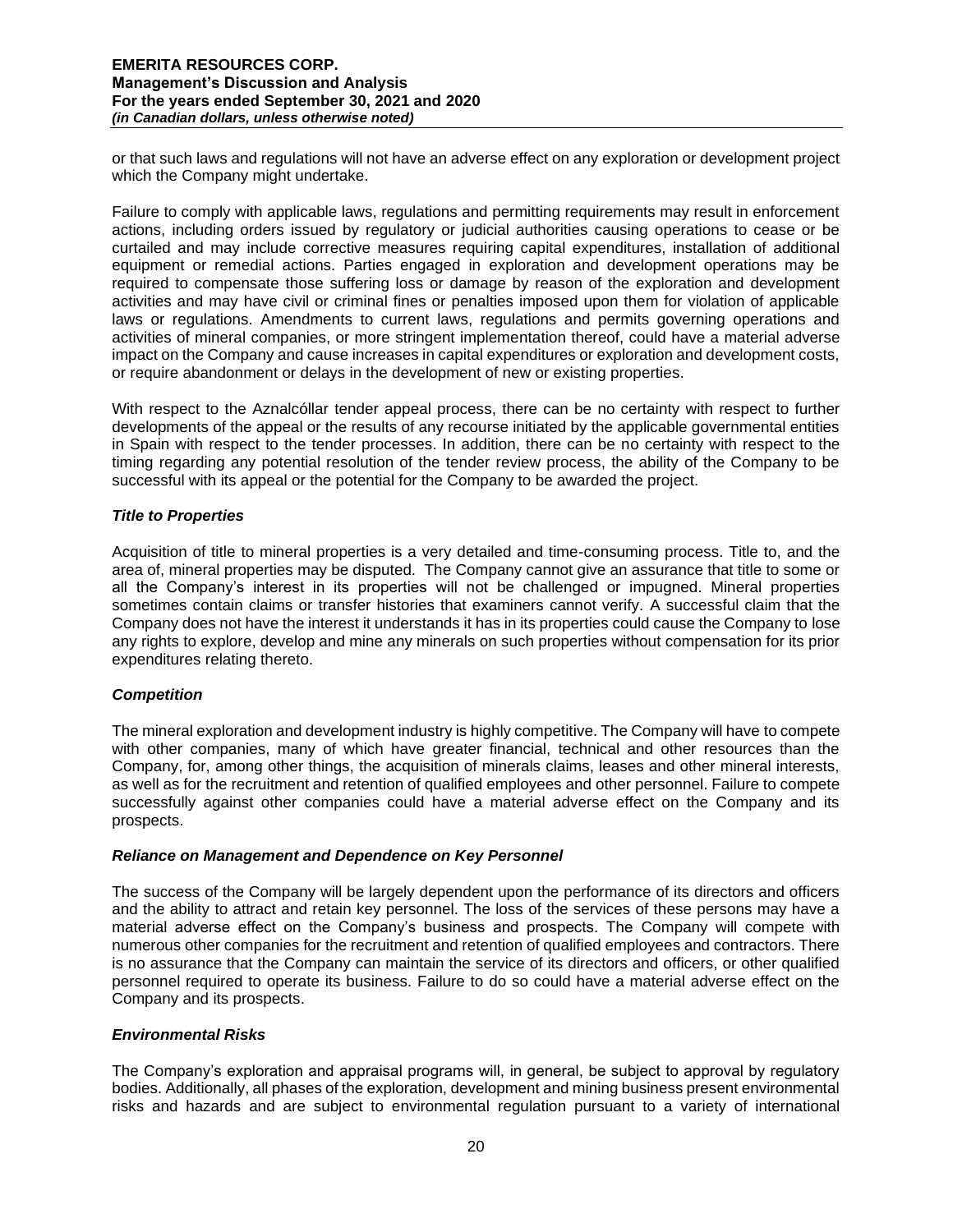conventions and national and local laws and regulations. Environmental legislation provides for, among other things, restrictions and prohibitions on spills, releases or emissions of various substances produced in association with exploration, development and mining operations. The legislation also requires that wells and facility sites be operated, maintained, abandoned and reclaimed to the satisfaction of applicable regulatory authorities. Compliance with such legislation can require significant expenditures and a breach may result in the imposition of fines and penalties, some of which may be material. Environmental legislation is evolving in a manner expected to result in stricter standards and enforcement, larger fines and liability and potentially increased capital expenditures and operating costs.

## *Local Resident Concerns*

Apart from ordinary environmental issues, the exploration, development and mining of the Company's properties could be subject to resistance from local residents that could either prevent or delay exploration and development of the properties.

#### *Conflicts of Interest*

Certain of the directors and officers of the Company will be engaged in, and will continue to engage in, other business activities on their own behalf and on behalf of other companies (including mineral resource companies) and, as a result of these and other activities, such directors and officers may become subject to conflicts of interest. The *Business Corporations Act* (British Columbia) ("BCBCA") provides that in the event that a director has a material interest in a contract or proposed contract or agreement that is material to a Company, the director shall disclose his interest in such contract or agreement and shall refrain from voting on any matter in respect of such contract or agreement, subject to and in accordance with the BCBCA. To the extent that conflicts of interest arise, such conflicts will be resolved in accordance with the provisions of the BCBCA.

### *Foreign Operations*

The Company's properties are located in Spain. As such, the Company's proposed activities with respect to its properties will be subject to governmental, political, economic and other uncertainties, including but not limited to expropriation of property without fair compensation, repatriation of earnings, nationalization, currency fluctuations and devaluations, exchange controls and increases in government fees, renegotiation or nullification of existing concessions and contracts, changes in taxation policies, economic sanctions and the other risks arising out of foreign governmental sovereignty over the areas in which the Company's operations will be conducted, as well as risks including loss due to civil strife, acts of war, insurrections and the actions of national labour unions. Future government actions concerning the economy, taxation, or the operation and regulation of nationally important facilities such as mines, could have a significant effect on the Company. No assurances can be given that the Company's plans and operations will not be adversely affected by future developments in Spain. Any changes in regulations or shifts in political attitudes will be beyond the Company's control and may adversely affect the Company's business.

## *Uninsurable Risks*

Exploration, development and production operations on mineral properties involve numerous risks, including unexpected or unusual geological operating conditions, rock bursts, cave-ins, fires, floods, earthquakes and other environmental occurrences, any of which could result in damage to, or destruction of, equipment and mines, damage to life or property, environmental damage and possible legal liability. Although precautions to minimize risk will be taken, operations are subject to hazards that may result in environmental pollution and consequent liability that could have a material adverse impact on the business, operations and financial performance of the Company. It is not always possible to obtain insurance against all such risks and the Company may decide not to insure against certain risks as a result of high premiums or other reasons. Should such liabilities arise, they could have an adverse impact on the Company's results of operations and financial condition and could cause a decline in the value of the Company securities.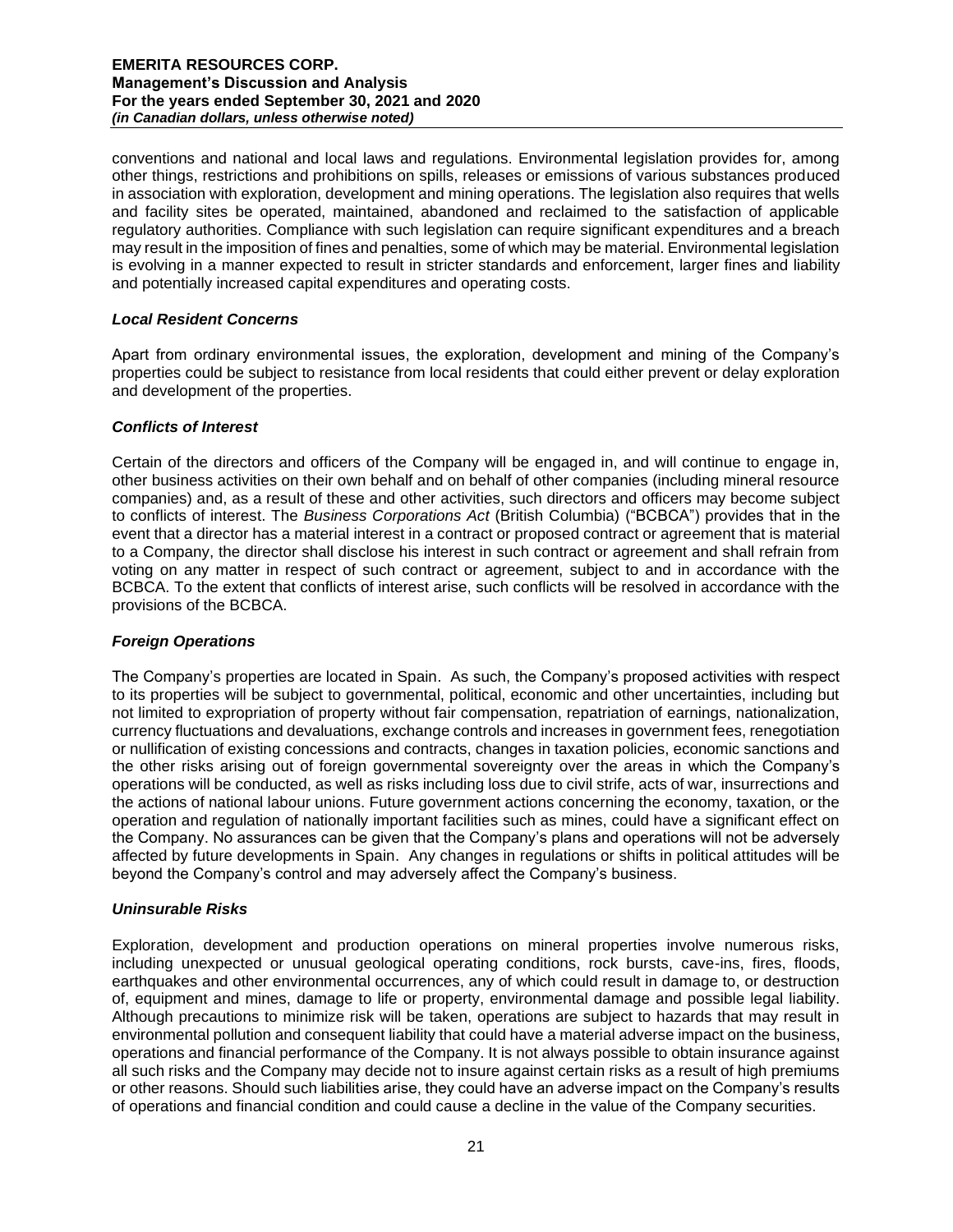# *Litigation*

The Company and/or its directors or officers may be subject to a variety of civil or other legal proceedings, with or without merit.

# **Outstanding Share Data**

As at the date of this MD&A, the Company has:

- 1) 194,852,470 common shares outstanding;
- 2) 21,021,601 warrants outstanding, with expiry dates ranging from July 10, 2022 to July 15, 2023. If all of the warrants were exercised, 21,021,601 shares would be issued for gross proceeds of \$15,504,017.
- 3) 15,425,000 stock options outstanding with expiry dates ranging between November 7, 2024 and July 29, 2026. If all of the options are exercised, 15,425,000 shares would be issued for gross proceeds of \$14,830,750.